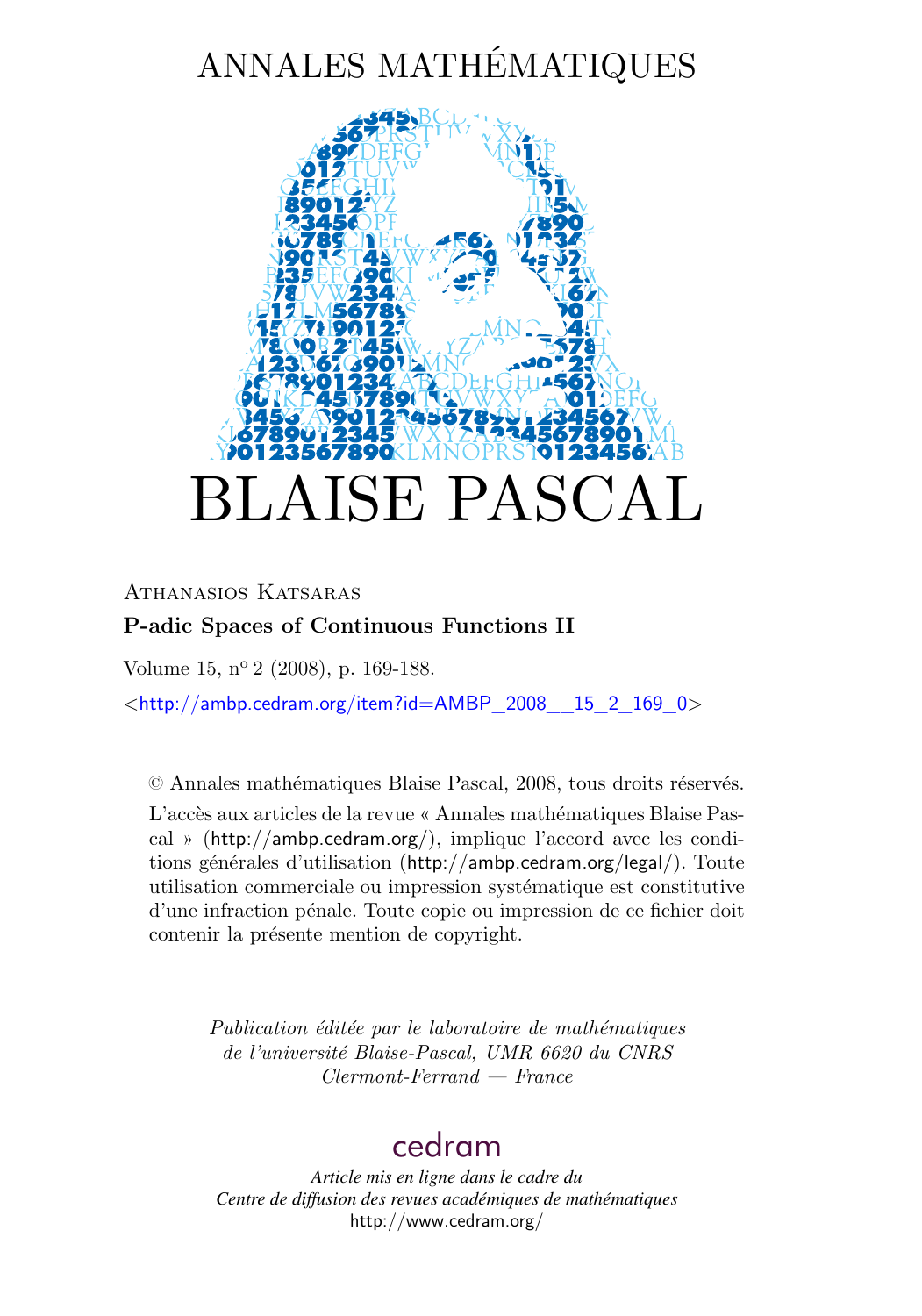## **P-adic Spaces of Continuous Functions II**

Athanasios Katsaras

#### **Abstract**

Necessary and sufficient conditions are given so that the space  $C(X, E)$  of all continuous functions from a zero-dimensional topological space  $X$  to a non-Archimedean locally convex space  $E$ , equipped with the topology of uniform convergence on the compact subsets of  $X$ , to be polarly absolutely quasi-barrelled, polarly  $\aleph_o$ -barrelled, polarly  $\ell^{\infty}$ -barrelled or polarly  $c_o$ -barrelled. Also, tensor products of spaces of continuous functions as well as tensor products of certain  $E'$ -valued measures are investigated.

#### **Introduction**

This paper is a continuation of  $[3]$ . Let  $\mathbb K$  be a complete non-Archimedean valued field and let  $C(X, E)$  be the space of all continuous functions from a zero-dimensional Hausdorff topological space X to a non-Archimedean Hausdorff locally convex space E. We will denote by  $C_b(X, E)$  (resp. by  $C_{rc}(X, E)$ ) the space of all  $f \in C(X, E)$  for which  $f(X)$  is a bounded (resp. relatively compact) subset of E. The dual space of  $C_{rc}(X, E)$ , under the topology  $t_u$  of uniform convergence, is a space  $M(X, E')$  of finitely-additive  $E'$ -valued measures on the algebra  $K(X)$  of all clopen, i.e. both closed and open, subsets of X. Some subspaces of  $M(X, E')$  turn out to be the duals of  $C(X, E)$  or of  $C<sub>b</sub>(X, E)$  under certain locally convex topologies. In section 1, we give necessary and sufficient conditions for the space  $C(X, E)$ , equipped with the topology of uniform convergence on the compact subsets of X, to be polarly absolutely quasi-barrelled, polarly  $\aleph_{o}$ barrelled, polarly  $\ell^{\infty}$ -barrelled or polarly  $c_o$ -barrelled. In section 2, we study tensor products of spaces of continuous functions as well as tensor products of certain  $E'$ -valued measures. We refer to paper [\[3\]](#page-20-0) for the notations used in the paper as well as some preliminaries needed for the paper.

*Keywords:* Non-Archimedean fields, zero-dimensional spaces, locally convex spaces. *Math. classification:* 46S10, 46G10.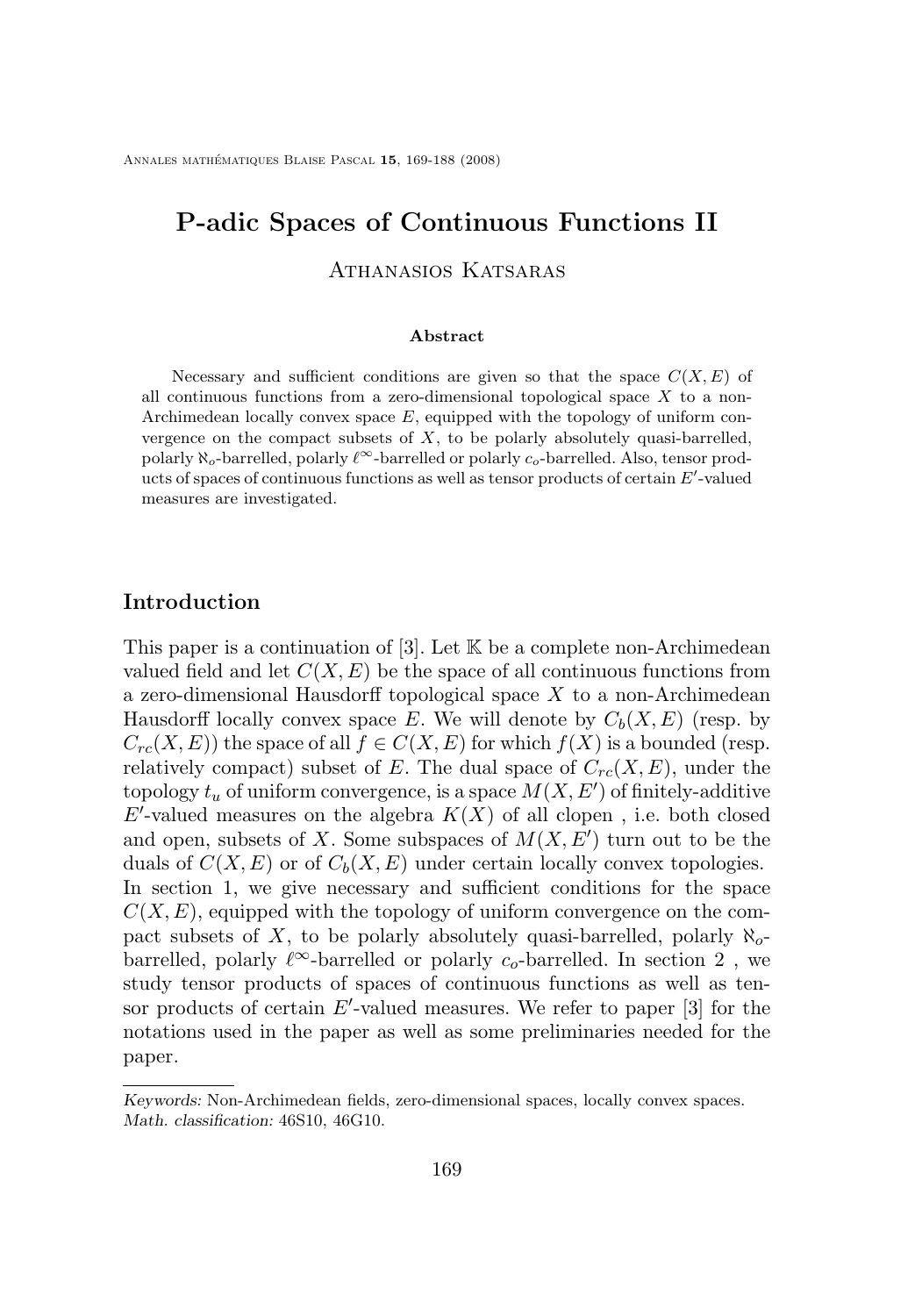#### 1. **Barrelledness in Spaces of Continuous Functions**

We will denote by  $C_c(X, E)$  the space  $C(X, E)$  equipped with the topology of uniform convergence on compact subsets of X. By  $M_c(X, E')$  we will denote the space of all  $m \in M(X, E')$  with compact support. The dual space of  $C_c(X, E)$  coincides with  $M_c(X, E')$ .

Recall that a zero-dimensional Hausdorff topological space  $X$  is called a  $\mu_0$ -space (see [\[1\]](#page-19-0)) if every bounding subset of X is relatively compact. We denote by  $\mu_o X$  the smallest of all  $\mu_o$ -subspaces of  $\beta_o X$  which contain X. Then  $X \subset \mu_0 X \subset \theta_0 X$  and, for each bounding subset A of X, the set  $\overline{A}^{\beta_o X}$  is contained in  $\mu_o X$  (see [\[1\]](#page-19-0)). Moreover, if Y is another Hausdorff zero-dimensional space and  $f: X \to Y$ , then  $f^{\beta_o}(\mu_o X) \subset \mu_o Y$  and so there exists a continuous extension  $f^{\mu_o}$ :  $\mu_o X \to \mu_o Y$  of f.

Let us say that a family  $\mathcal F$  of subsets of a a set  $Z$  is finite on a subset F of Z if the family of all members of  $\mathcal F$  which meet F is finite.

**Definition 1.1.** A subset  $D$ , of a topological space  $Z$ , is said to be wbounded if every family  $\mathcal F$  of open subsets of  $Z$ , which is finite on each compact subset of  $Z$ , is also finite on  $D$ . If this happens for families of clopen sets, then D is said to be  $w_0$ -bounded. We say that Z is a wspace (resp. a  $w_0$ -space) if every w-bounded (resp.  $w_0$ -bounded) subset is relatively compact.

**Definition 1.2.** A subset  $W$ , of a locally convex space  $E$ , is said to be absolutely bornivorous if it absorbs every subset  $S$  of  $E$  for which  $\sup_{x \in S} |u(x)| < \infty$  for all  $u \in W$ <sup>o</sup>. The space E is said to be polarly absolutely quasi-barrelled if every polar absolutely bornivorous subset of E is a neighborhood of zero.

**Lemma 1.3.** *Every absolutely bornivorous subset* W*, of a locally convex space* E*, absorbs bounded subsets of* E*.*

*Proof:* Let B be a bounded subset of E and suppose that W does not absorb B. Let  $|\lambda| > 1$ . Since B is not absorbed by W, there exists  $u \in W^o$ such that  $\sup_{x \in B} |u(x)| = \infty$ . Choose a sequence  $(x_n)$  in B such that  $|u(x_n)| > |\lambda|^n$  for all n. Since B is bounded, we have that  $y_n = \lambda^{-n}x_n \to 0$ , and so  $u(y_n) \to 0$ , a contradiction.

**Definition 1.4.** A subset A, of a topological space Z, is called  $aw_0$ bounded if it is  $w_0$ -bounded in its subspace topology. The space Z is said to be an  $aw<sub>o</sub>$ -space if every  $aw<sub>o</sub>$ -bounded set is relatively compact.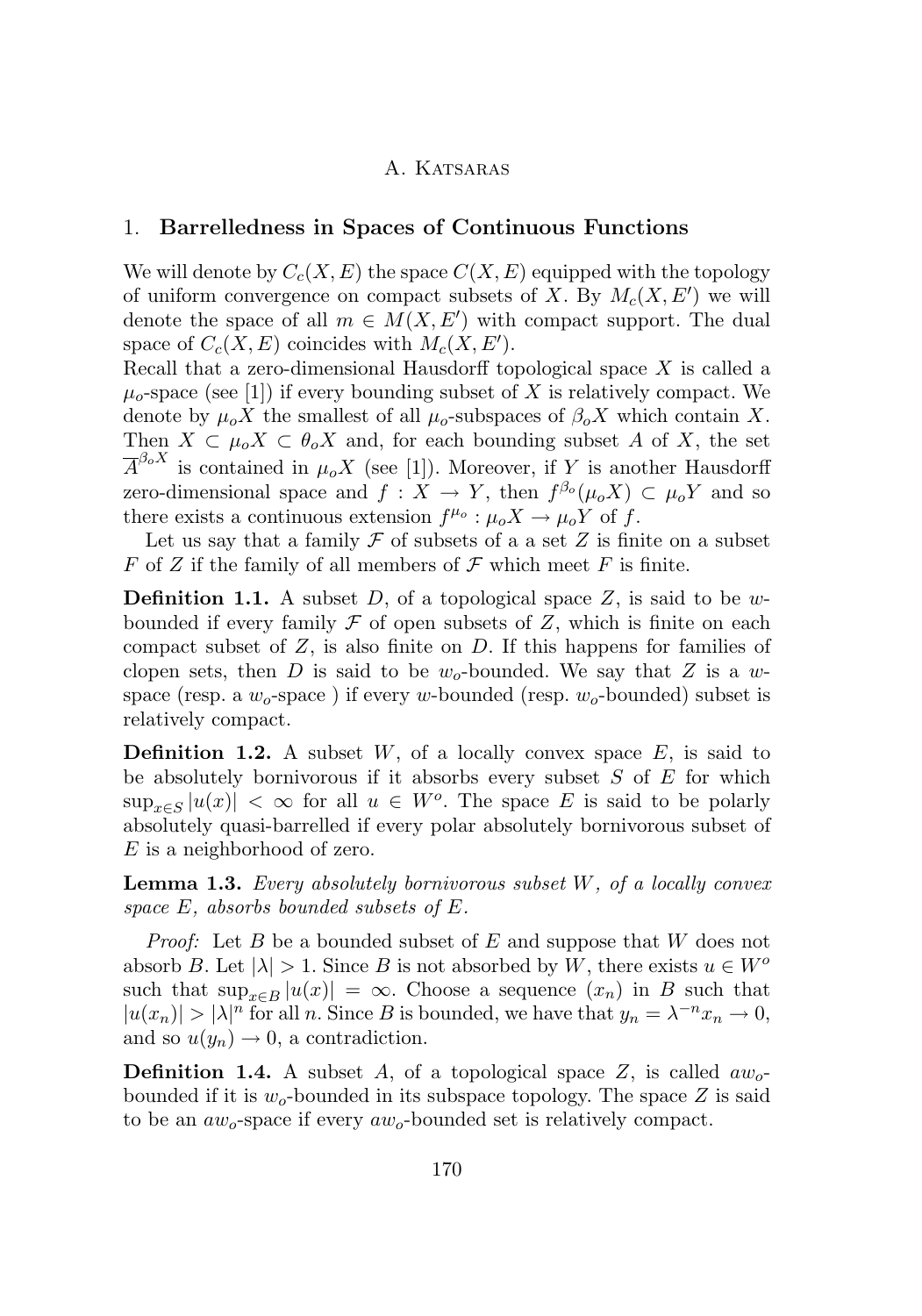**Theorem 1.5.** If D is an absolutely bornivorous subset of  $G = C<sub>c</sub>(X, E)$ and if  $H = D^o$  is the polar of D in the dual space  $M_c(X, E')$  of G, then *the set*

$$
Y = S(H) = \overline{\bigcup_{m \in H} supp(m)}
$$

*is* awo*-bounded.*

*Proof:* Assume the contrary. Then, there exists a sequence  $(O_n)$  of open subsets of X such that  $Z_n = O_n \cap Y \neq \emptyset$ ,  $Z_n \neq Z_k$ , for  $n \neq k$ , and  $(Z_n)$  is finite on each compact subset of Y. For each n, there exists an  $m_n \in H$  with  $O_n \cap supp(m_n) \neq \emptyset$ . Let  $W_n$  be a clopen subset of  $O_n$  such that  $m_n(W_n) \neq 0$ . Choose  $s_n \in E$  such that  $m_n(W_n)s_n = 1$ , and let  $|\lambda| > 1$ ,  $h_n = \lambda^n \chi_{W_n} s_n$ . Consider the set  $F = \{h_n : n \in \mathbb{N}\}.$ For each  $m \in H$ , the sequence  $(W_n)$  is finite on the  $supp(m)$  and thus  $m(W_n) = 0$  finally, which implies that  $\sup_n | \langle m, h_n \rangle | \langle \infty \rangle$  for all  $m \in H$ . Therefore, there exists  $\alpha \neq 0$  such that  $F \subset \alpha D$ . But then

$$
1 \ge | < \alpha^{-1} h_n, m_n > | = |\alpha^{-1} \lambda^n|,
$$

for all  $n$ , which is impossible. This contradiction completes the proof.

**Theorem 1.6.** Assume that  $E' \neq \{0\}$ . If the space  $G = C_c(X, E)$  is po*larly absolutely quasi-barrelled, then* E *is polarly absolutely quasi-barrelled and* X *an* awo*-space.*

*Proof:* Let W be a polar absolutely bornivorous subset of E and let  $W^o$ be its polar in E'. Let  $x \in X$  and, for  $u \in E'$ , let  $u_x \in G'$ ,  $u_x(f) = u(f(x))$ . Consider the set  $H = \{u_x : u \in W^o\}$ , and let  $D = H^o$  be its polar in G. Then D is absolutely bornivorous. Indeed, let  $M \subset G$  be such that  $\sup_{f\in M}|u_x(f)| < \infty$  for all  $u \in W^o$ . Thus, for  $u \in W^o$ , we have that  $\sup_{f\in M}|u(f(x))|<\infty.$  Let  $S=\{f(x): f\in M\}$ . Since, for  $u\in W^o$ , we have that  $\sup_{s \in S} |u(s)| < \infty$  and since W is absolutely bornivorous, there exists  $\alpha \in \mathbb{K}$  such that  $S \subset \alpha W$ . But then  $M \subset \alpha D$ . So, D is an absolutely bornivorous polar subset of  $G$ . By our hypothesis,  $D$  is a neighborhood of zero in G. Hence, there exist a compact subset Y of X and  $p \in cs(E)$ such that

$$
\{f \in G : ||f||_{Y,p} \le 1\} \subset D,
$$

which implies that

$$
\{s \in E : p(s) \le 1\} \subset W^{oo} = W.
$$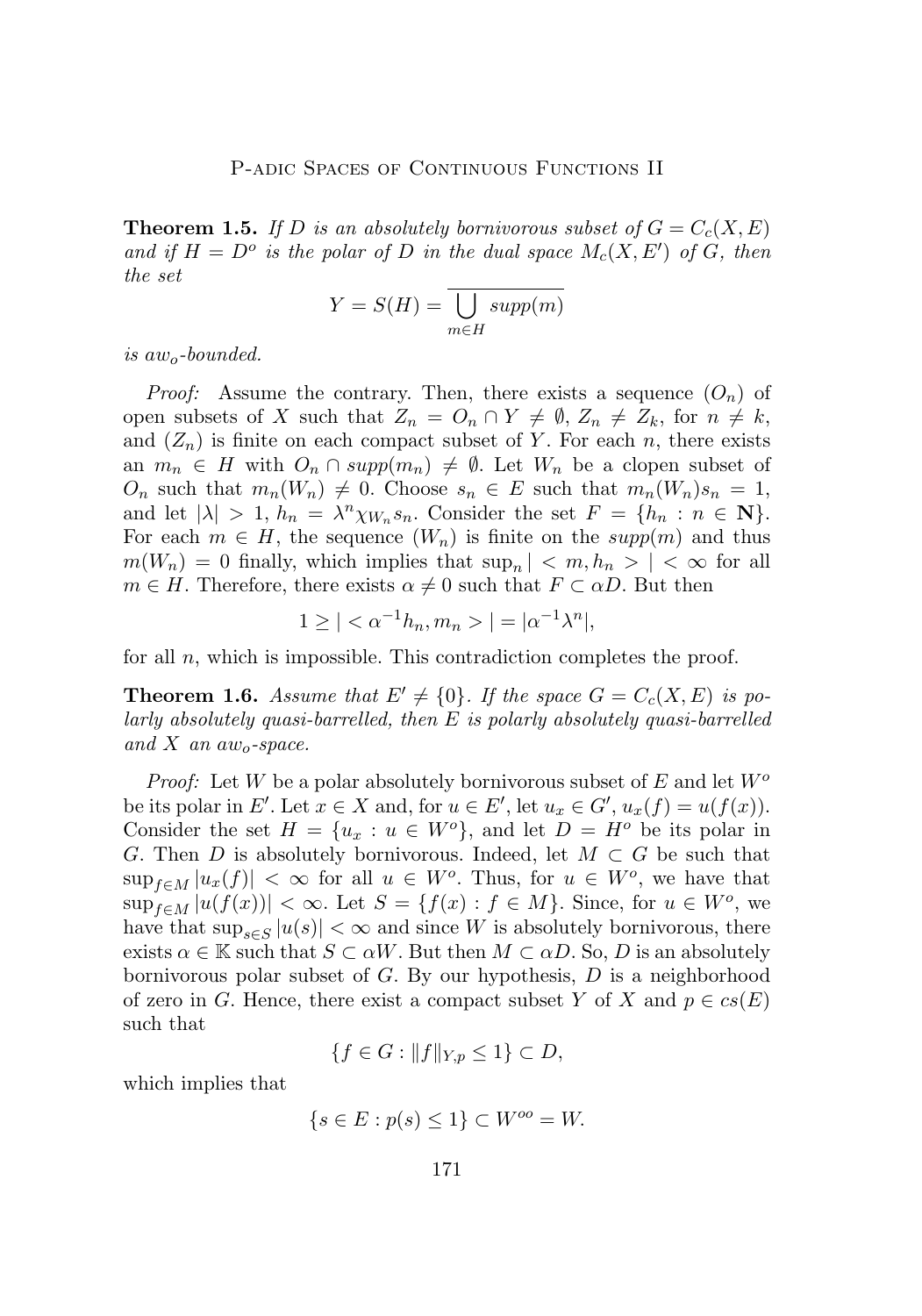This proves that  $E$  is polarly absolutely quasi-barrelled. To prove that X is an  $aw_o$ -space, consider an  $aw_o$ -bounded subset A of X, x' a non-zero element of E' and define  $p(s) = |x'(s)|$ . The set

$$
V = \{ f \in C(X, E) : ||f||_{A, p} \le 1 \}
$$

is a polar subset of G. Also V is absolutely bornivorous. In fact, let  $Z \subset G$ be such that  $\sup_{f\in\mathbb{Z}}|u(f)|<\infty$  for each  $u\in V^o\subset G'.$  We claim that V absorbs Z. Assume the contrary and let  $|\lambda| > 1$ . There exists a sequence  $(f_n)$  in Z,  $f_n \notin \lambda^n V$ . Let

$$
V_n = \{x : p(f_n(x)) > |\lambda|^n\}.
$$

Then  $V_n \cap A \neq \emptyset$ . Since A is aw<sub>o</sub>-bounded, there exists a compact subset Y of A such that  $(V_n)$  is not finite on Y. Let  $g_n = f_n|_Y$  and consider the space  $F = C(Y, E)$  with the topology of uniform convergence. Let  $q \in cs(F)$ ,  $q(g) = ||g||_p$ . Then q is a polar seminorm on F and so the normed space  $F_q$  is polar. Since  $(V_n)$  is not finite on Y, it follows that  $\sup_n q(g_n) = \infty$ . Let  $\pi : F \to F_q$  be the canonical map and  $\tilde{g}_n = \pi(g_n)$ . Then  $\sup_n ||\tilde{g}_n|| = \infty$ . Since  $F_q$  is polar, there exists  $\phi \in F'_q$  such that  $\sup_n |\phi(\tilde{g}_n| = \infty.$  Let  $u = \phi \circ \pi$ . For  $g \in F$ , we have

$$
|u(g)| = |\phi(\tilde{g})| \le ||\phi|| \cdot ||g||_p.
$$

Let

$$
\omega: C_c(X, E) \to \mathbb{K}, \quad \omega(f) = u(f|_Y).
$$

Then  $|\omega(f)| \le ||\phi|| \cdot ||f||_{Y,p}$  and so  $\omega \in G'$ . Let  $|\gamma| > ||\phi||$ . If  $v = \gamma^{-1}\omega$ , then  $v \in V^o$ . But

$$
\sup_{f\in Z} |v(f)| \ge |\gamma^{-1}| \cdot \sup_n |u(g_n)| = |\gamma^{-1}| \cdot \sup_n |\phi(\tilde{g}_n)| = \infty,
$$

a contradiction. This contradiction shows that V absorbs Z and therefore V is an absolutely bornivorous barrel. Thus  $V$  is a neighborhood of zero in G. Let K be a compact subset of X and  $r \in cs(E)$  be such that

$$
\{f \in G : ||f||_{K,r} \le 1\} \subset V.
$$

Then  $A \subset K$  and so A is relatively compact. This clearly completes the proof.

**Theorem 1.7.** *Assume that*  $E' \neq \{0\}$ *. If* E *is polarly quasi-barrelled, then*  $G = C_c(X, E)$  *is polarly absolutely quasi-barrelled iff* X *is an aw<sub>o</sub>-space.*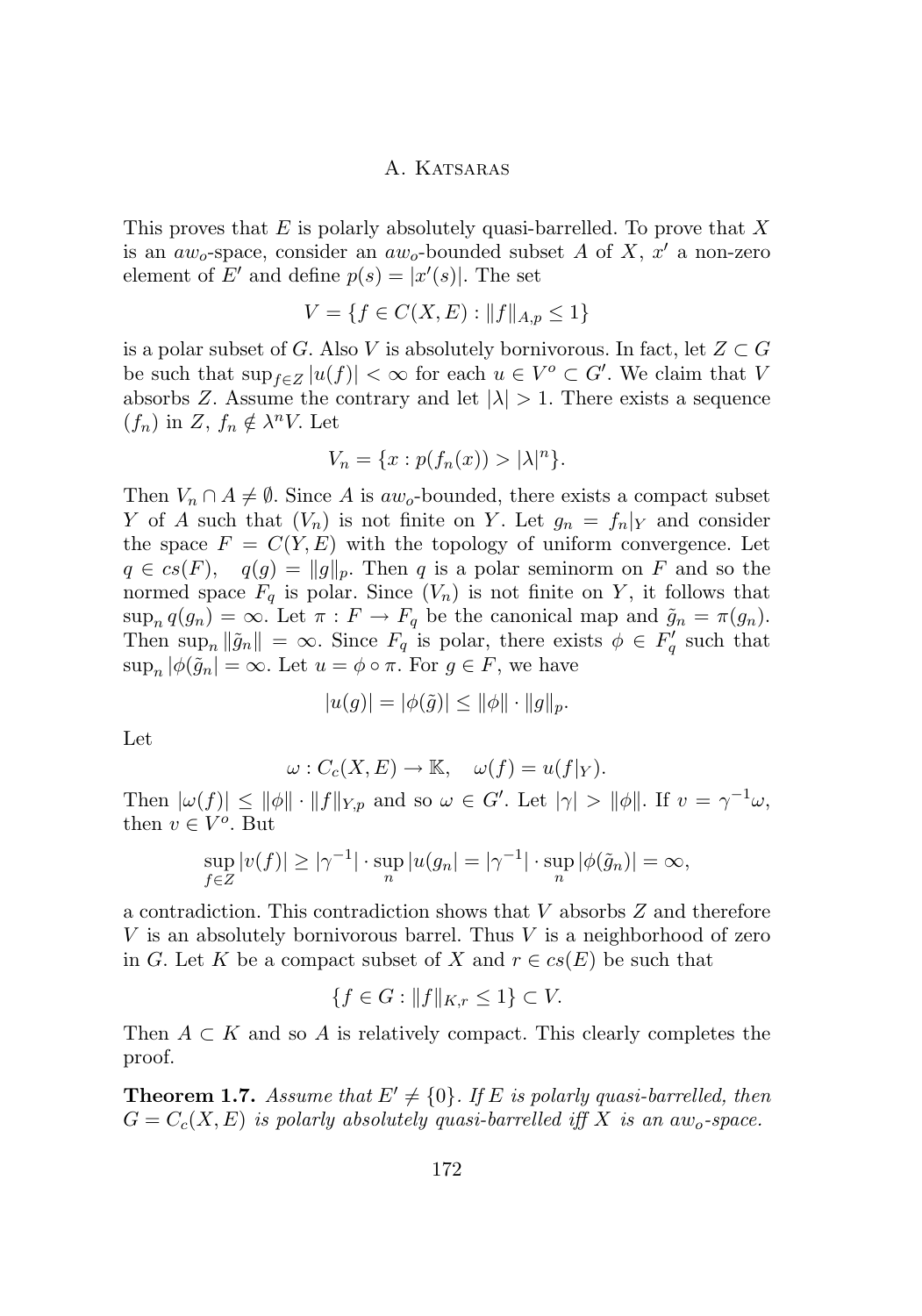*Proof:* The necessity follows from the preceding Theorem. **Sufficiency** : Let D be a polar absolutely bornivorous subset of G and let  $H = D^o$  be its polar in G'. By Theorem 9.17, the set

$$
Y = S(H) = \bigcup_{m \in H} supp(m)
$$

ia  $aw<sub>o</sub>$ -bounded and hence compact. Let

$$
\Phi = \bigcup_{m \in H} m(K(X)).
$$

Then  $\Phi$  is a strongly bounded subset of  $E'$ . In fact, let B be a bounded subset of E. The set

$$
F = \{ \chi_A s : A \in K(X), s \in B \}
$$

is bounded in G. Since D is bornivorous, there exists a non-zero  $\alpha \in \mathbb{K}$ such that  $F \subset \alpha D$ . Thus, for  $m \in H$ ,  $s \in B$ ,  $A \in K(X)$ , we have that  $\alpha^{-1}\chi_A s \in D$  and so  $|m(A)s| \leq |\alpha|$ . Therefore

$$
\sup_{\phi \in \Phi, s \in B} |\phi(s)| \le |\alpha|,
$$

which proves that  $\Phi$  is strongly bounded in E'. But then  $\Phi$  is equicontinuous. Hence, there exists  $p \in cs(E)$  such that

$$
\Phi \subset \{ s \in E : p(s) \le 1 \}^o.
$$

Now

$$
W = \{ f \in G : ||f||_{Y,p} \le 1 \} \subset H^o = D.
$$

Indeed, let  $||f||_{Y,p} \leq 1$  and let  $V = \{x : p(f(x)) \leq 1\}$ . For each clopen subset  $V_1$  of  $V^c$ , we have that  $m(V_1) = 0$  for all  $m \in H$ . For A a clopen subset of V and  $x \in A$ , we have  $p(f(x)) \leq 1$  and so  $|m(A)f(x)| \leq 1$ , which implies that

$$
\left| \int f \, dm \right| = \left| \int_V f \, dm \right| \le 1.
$$

Thus  $W \subset D$  and the result follows.

**Corollary 1.8.**  $C_c(X)$  *is polarly absolutely quasi-barrelled iff* X *is an* awo*-space.*

**Corollary 1.9.** *Assume that*  $E' \neq \{0\}$ *. If* E *is a bornological space and* X an aw<sub>o</sub>-space, then  $C_c(X, E)$  is polarly absolutely quasi-barrelled. In *particular this happens when* E *is metrizable.*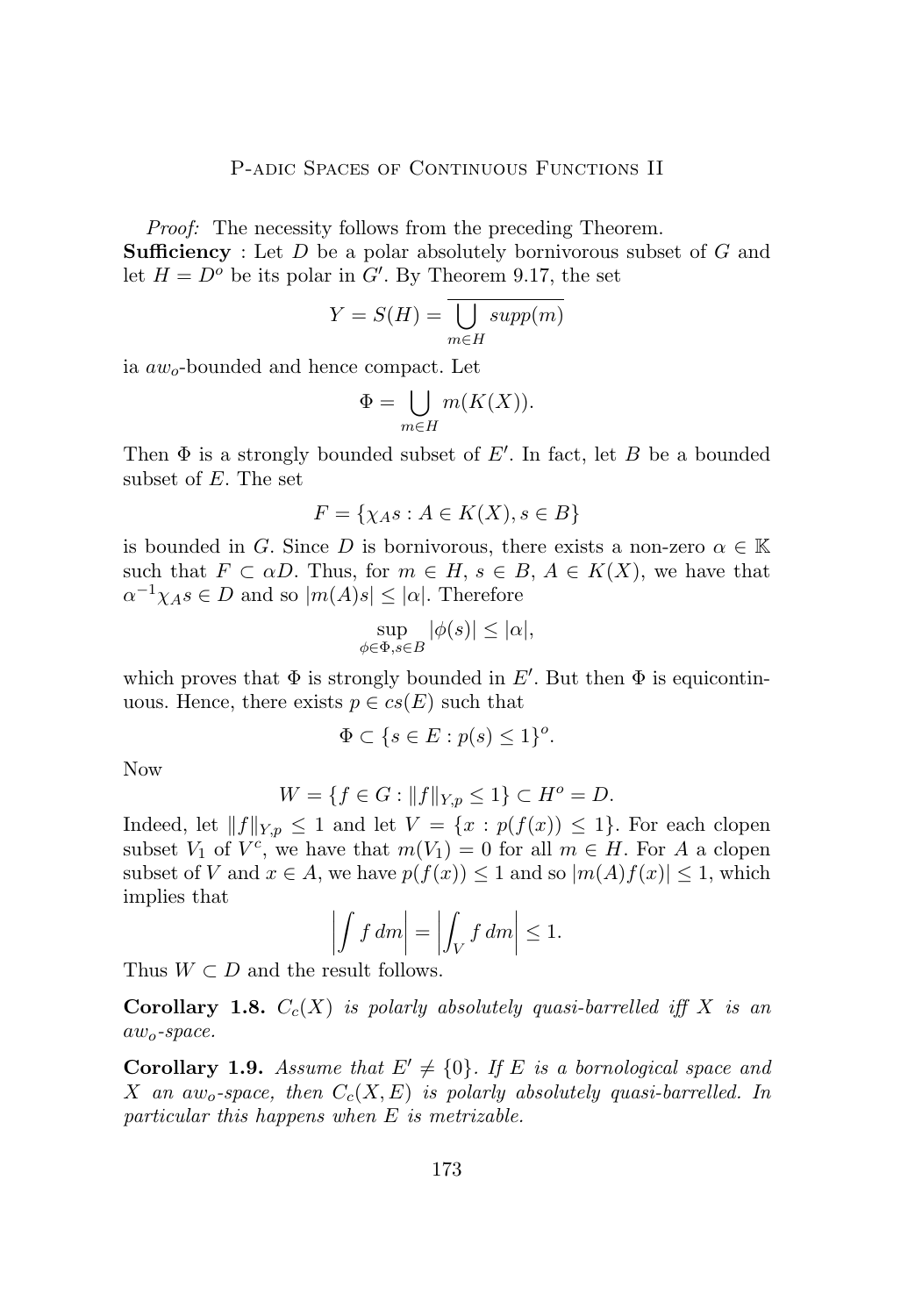**Definition 1.10.** A locally convex space  $E$  is said to be :

- (1) polarly  $\aleph_o$ -barrelled if every  $w^*$ -bounded countable union of equicontinuous subsets of  $E'$  is equicontinuous.
- (2) polarly  $\ell^{\infty}$ -barrelled if every w<sup>\*</sup>-bounded sequence in E' is equicontinuous.
- (3) polarly co-barrelled if every  $w^*$ -null sequence in  $E'$  is equicontinuous.

**Theorem 1.11.** *Assume that*  $E' \neq \{0\}$  *and let*  $G = C_c(X, E)$ *. Consider the following conditions.*

- $(1)$  *G is polarly*  $\aleph_o$ -barrelled.
- (2) G *is polarly*  $\ell^{\infty}$ *-barrelled .*
- (3) G *is polarly co-barrelled.*
- (4) *If a* σ*-compact subset* A *of* X *is bounding, then* A *is relatively compact.*

*Then:*  $(a. (1) \Rightarrow (2) \Rightarrow (3) \Rightarrow (4)$ . *(b).* If E is a Fréchet space, then the four properties  $(1)$ ,  $(2)$ ,  $(3)$ ,  $(4)$ *are equivalent.*

*Proof:* Clearly  $(1) \Rightarrow (2) \Rightarrow (3)$ .  $(3) \Rightarrow (4)$ . Let  $(Y_n)$  be a sequence of compact subsets of X, such that  $A = \bigcup Y_n$  is bounding, and choose a non-zero element u of E'. Let p be defined on E by  $p(s) = |u(s)|$ . Then  $||u||_p = 1$ . By [\[5,](#page-20-0) p. 273] there exists  $\mu_n \in M_\tau(X)$  with  $N_{\mu_n}(x) = 1$  if  $x \in Y_n$  and  $N_{\mu_n}(x) = 0$  if  $x \notin Y_n$ . Let

$$
m_n \in M(X, E'), \quad m_n(A) = \mu_n(A)u
$$

for all  $A \in K(X)$ . Let  $0 < |\lambda| < 1$ . For each  $f \in C(X, E)$ , we have

$$
\left| \int f \ dm_n \right| \leq \|f\|_{Y_n, p} \cdot \|m_n\|_p \leq \|f\|_{A, p}.
$$

It follows that the sequence  $H = (\lambda^n m_n)$  is  $w^*$ -null and hence by (3) equicontinuous. Let Y be a compact subset of X and  $q \in cs(E)$  be such that

$$
\{f \in G : ||f||_{Y,q} \le 1\} \subset H^o.
$$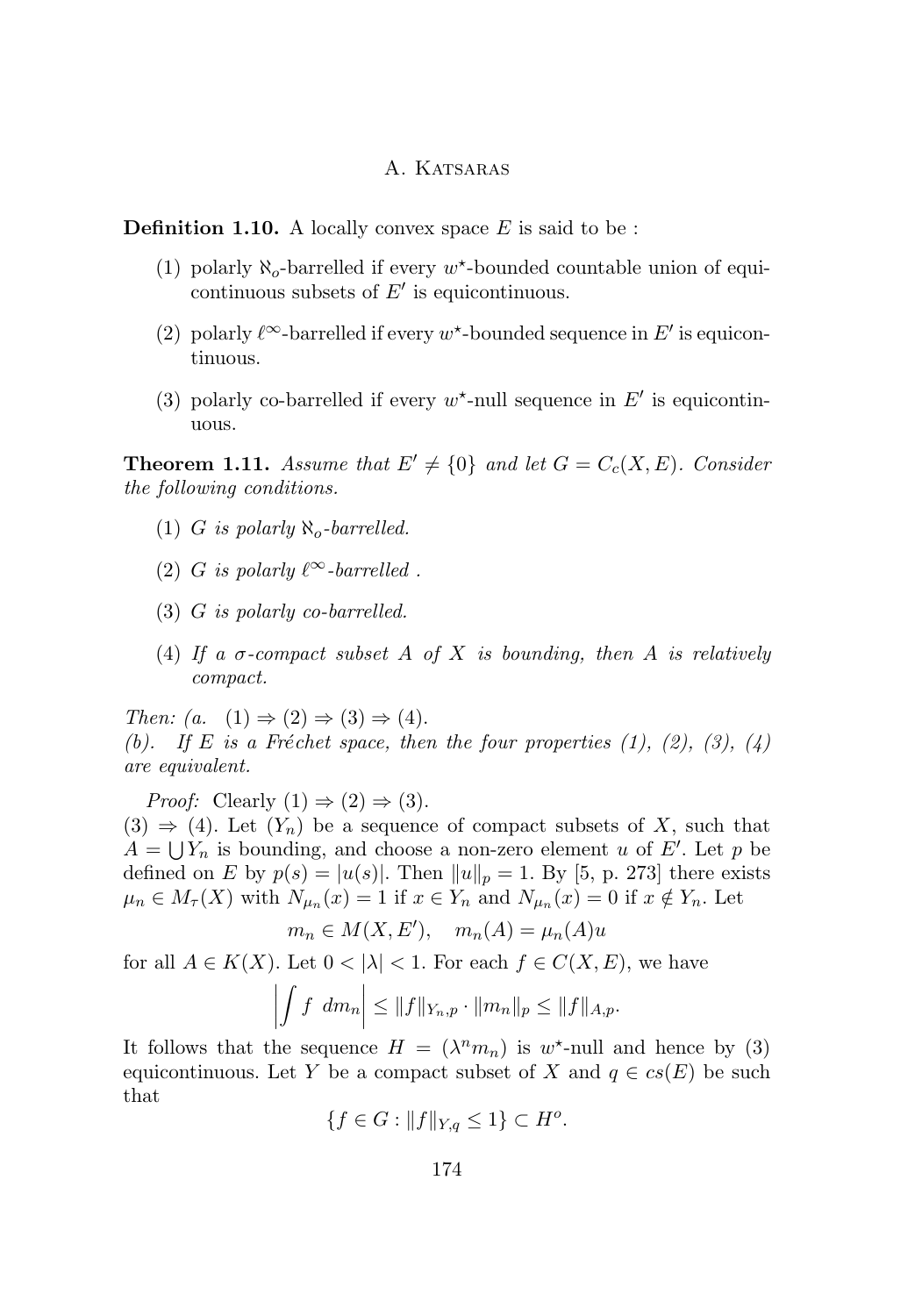But then  $A \subset Y$  and so A is relatively compact. Finally, suppose that E is a Fréchet space and let (4) hold. Let  $(H_n)$  be a sequence of equicontinuous subsets of the dual space  $M_c(X, E')$  of G such that  $H = \bigcup H_n$  is  $w^*$ bounded. For each  $n$ , the set

$$
Y_n = S(H_n) = \overline{\bigcup_{m \in H_n} supp(m)}
$$

is compact. Also, the set

$$
A = S(H) = \overline{\bigcup Y_n}
$$

is bounding by [\[2,](#page-19-0) Prop. 6.6]. By our hypothesis, A is compact. Since E is a Fréchet space, the space  $F = (C_{rc}(X, E), \tau_u)$  is a Fréchet space whose dual can be identified with  $M(X, E')$ . As H is  $\sigma(F', F)$ -bounded, it follows that H is  $\tau_u$ -equicontinuous. Thus, there exists  $p \in cs(E)$  such that

$$
\{f \in C_{rc}(X,E) : ||f||_p \le 1\} \subset H^o.
$$

If  $|\lambda| > 1$ , then  $||m||_p \leq |\lambda|$  for all  $m \in H$ . Now

$$
\{f \in G : ||f||_{A,p} \le |\lambda^{-1}| \} \subset H^o.
$$

This clearly completes the proof.

#### 2. **Tensor Products**

Throughout this section,  $X, Y$  will be zero-dimensional Hausdorff topological spaces and  $E, F$  Hausdorff locally convex spaces. Let  $B_{ou}(X)$  denote the collection of all  $\phi \in \mathbb{K}^X$  for which  $|\phi|$  is bounded, upper-semicontinuous and vanishes at infinity. For  $\phi \in B_{ou}(X)$  and  $p \in cs(E)$ , let  $p_{\phi}$  be the seminorm on  $C_b(X, E)$  defined by

$$
p_{\phi}(f) = \sup_{x \in X} p(\phi(x)f(x)).
$$

As it is shown in [\[4\]](#page-20-0), the topology  $\beta_o$  is generated by the family of seminorms

$$
\{p_{\phi} : \phi \in B_{ou}(X), \ p \in cs(E)\}.
$$

For  $\phi_1, \phi_2 \in B_{ou}(X)$ , it is proved in [\[4\]](#page-20-0) that there exists  $\phi \in B_{ou}(X)$ such that  $|\phi| = \max{\{\phi_1, \phi_2\}}$ . If  $\phi_1 \in B_{ou}(X), \phi_2 \in B_{ou}(Y)$ , then the function

$$
\phi = \phi_1 \times \phi_2 : X \times Y \to \mathbb{K}, \phi(x, y) = \phi_1(x)\phi_2(y),
$$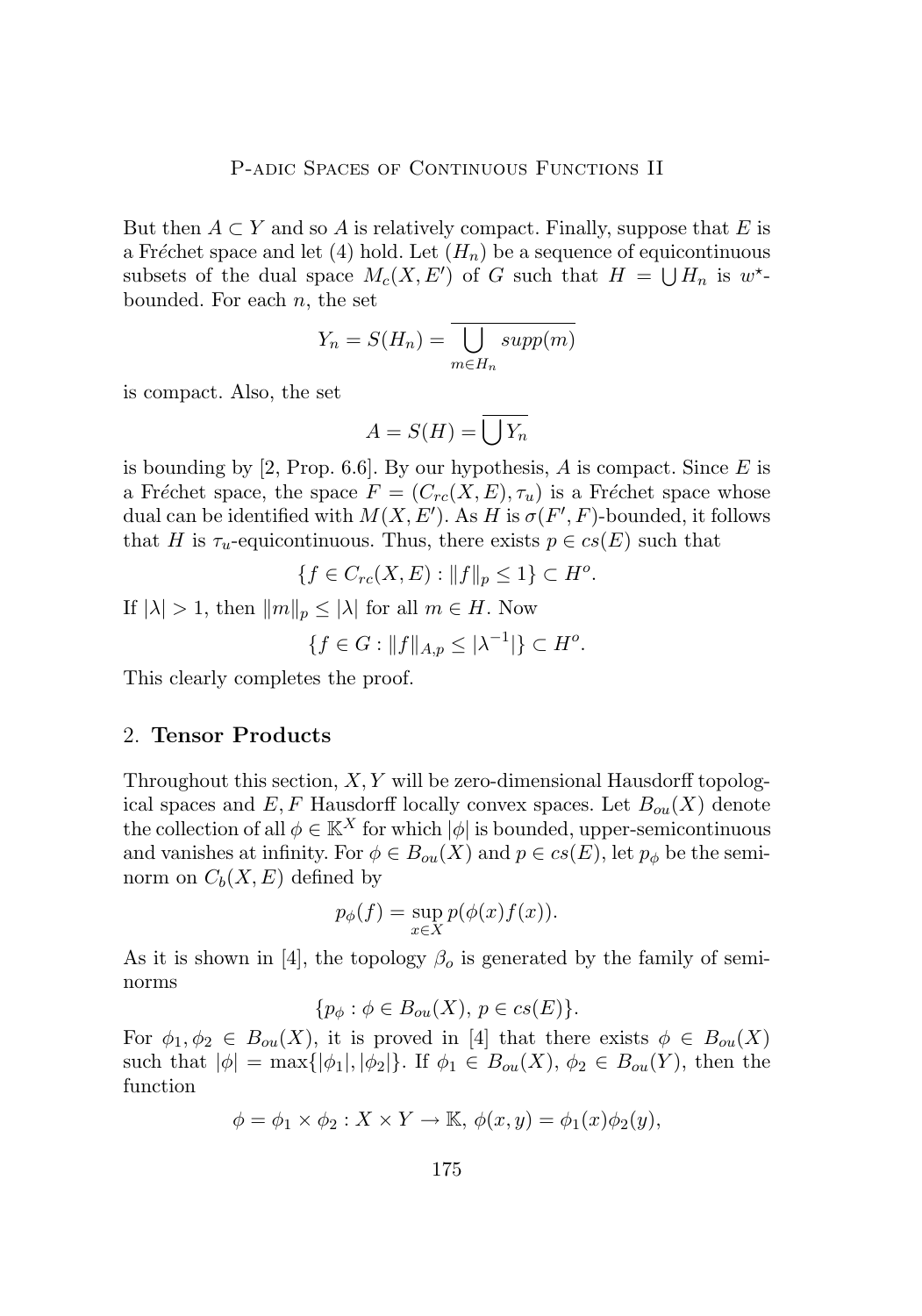is in  $B_{\alpha\mu}(X \times Y)$  and, for each locally convex space G, the topology  $\beta_0$  on  $C_b(X \times Y, G)$  is generated by the seminorms

$$
p_{\phi_1 \times \phi_2}, \quad \phi_1 \in B_{ou}(X), \quad \phi_2 \in B_{ou}(Y), \quad p \in cs(G).
$$

Let  $E \otimes F$  be the tensor product of  $E, F$  equipped with the projective topology. For  $f \in C_b(X, E)$ ,  $g \in C_b(Y, F)$ , define

$$
f \odot g : X \times Y \to E \otimes F, \quad f \odot g(x, y) = f(x) \otimes g(y).
$$

The bilinear map

$$
\psi: E \times F \to E \otimes F, \quad \psi(a, b) = a \otimes b,
$$

is continuous. Also the map  $(x, y) \mapsto (f(x), g(x))$ , from  $X \times Y$  to  $E \times F$ , is continuous. Hence the composition  $f \odot q$  is continuous. Since

$$
p \otimes q(f \odot g(x, y)) = p(f(x)) \cdot q(g(y)) \leq ||f||_p \cdot ||g||_q,
$$

 $f \odot g$  is also bounded.

**Theorem 2.1.** *The space* G *spanned by the functions*

$$
(\chi_A s) \odot (\chi_B t), A \in K(X), B \in K(Y), s \in E, t \in F,
$$

*is*  $\beta_o$ -dense in  $C_b(X \times Y, E \otimes F)$ .

*Proof:* Let  $p \in cs(E), q \in cs(F), \phi_1 \in B_{ou}(X), \phi_2 \in B_{ou}(Y), \phi =$  $\phi_1 \times \phi_2$ . Consider the set

$$
W = \{ f \in C_b(X \times Y, E \otimes F) : (p \otimes q)_{\phi}(f) \le 1 \}
$$

and let  $f \in C_b(X \times Y, E \otimes F)$ . We will finish the proof by showing that there exists  $h \in G$  such that  $f - h \in W$ . To this end, we consider the set

$$
D = \{(x, y) : |\phi_1(x)\phi_2(y)| \cdot p \otimes q(f(x, y)) \ge 1/2\}.
$$

Then D is a compact subset of  $X \times Y$ . Let  $D_1$ ,  $D_2$  be the projections of D on X, Y, respectively. Then  $D \subset D_1 \times D_2$ . Choose  $d > ||\phi_1||, ||\phi_2||$  and let  $x \in D_1$ . There exists a y such that  $(x, y) \in D$  and so  $\phi_1(x) \neq 0$ . The set

$$
Z_x = \{ z \in X : |\phi_1(z)| < 2|\phi_1(x)| \}
$$

is open and contains x. Using the compactness of  $D_2$ , we can find a clopen neighborhood  $W_x$  of x contained in  $Z_x$  such that  $p \otimes q(f(z, y) - f(x, y))$  <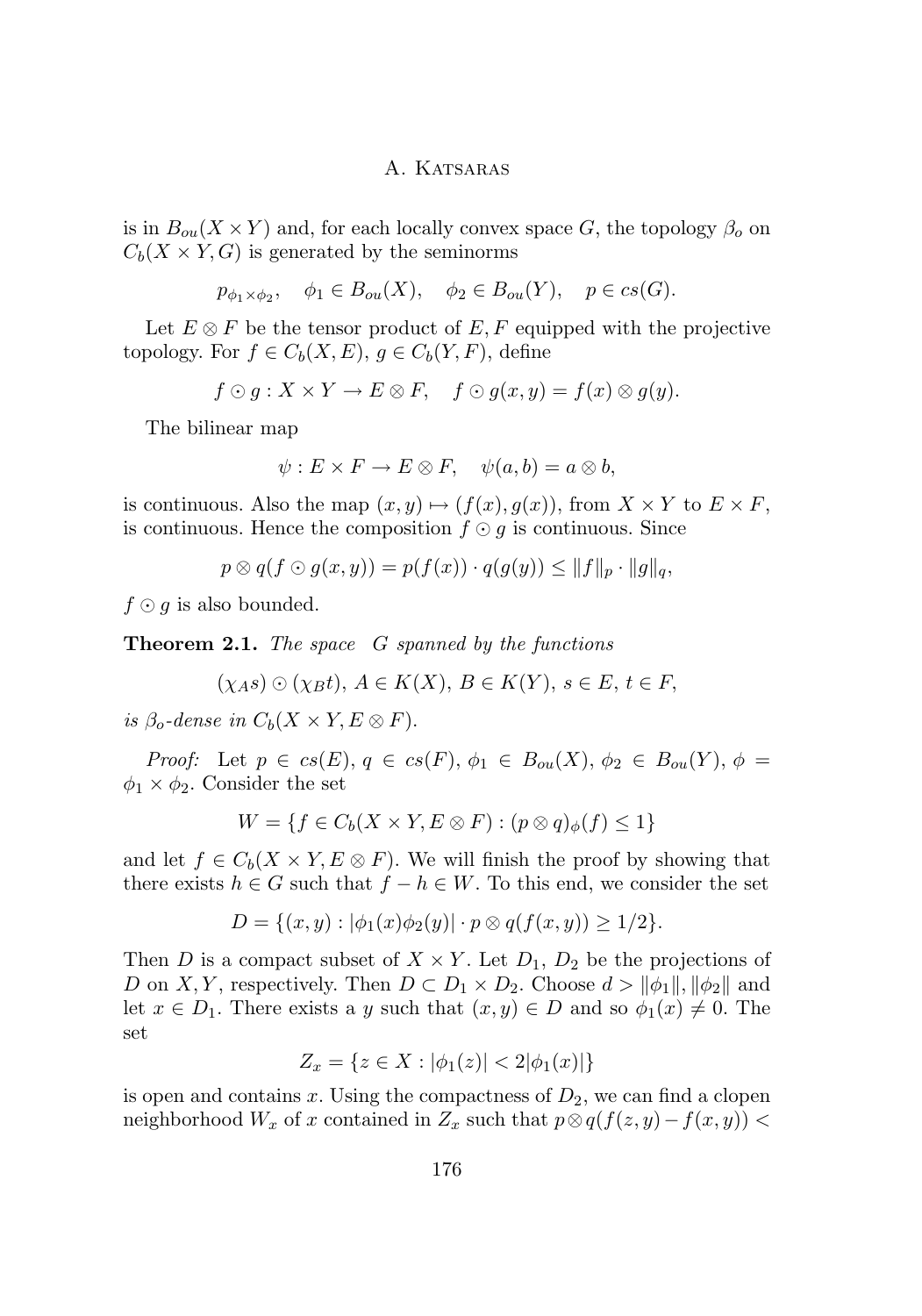$1/d^2$  for all  $z \in W_x$  and all  $y \in D_2$ . In view of the compactness of  $D_1$ , there are  $x_1, x_2, \dots, x_m \in D_1$  such that  $D_1 \subset \bigcup_{k=1}^m W_{x_k}$ . Let

$$
A_1 = W_{x_1}, \quad A_{k+1} = W_{x_{k+1}} \setminus \bigcup_{j=1}^k W_{x_j}, \quad k = 1, 2, \dots, m-1.
$$

Keeping those of the  $A_i$  which are not empty, we may assume that  $A_k \neq \emptyset$ for all  $1 \leq k \leq m$ . For  $k = 1, \ldots, m$ , there are pairwise disjoint clopen subsets  $B_{k,1}, \ldots, B_{k,n_k}$  of Y covering  $D_2$  and  $y_{kj} \in B_{k,j}$  such that

$$
p \otimes q(f(x_k, y) - f(x_k, y_{kj})) < 1/d^2
$$

if  $y \in B_{k,j}$ . Let

$$
h = \sum_{k=1}^{m} \sum_{j=1}^{n_k} \chi_{A_k} \times \chi_{B_{k,j}} \cdot f(x_k, y_{kj}).
$$

Then  $h \in G$ . We will prove that

$$
|\phi_1(x)\phi_2(y)|\cdot p\otimes q(f(x,y)-h(x,y))\leq 1
$$

for all  $x \in X, y \in Y$ . To see this, we consider the three possible cases. Case I.  $x \notin \bigcup_{k=1}^{m} A_k$ . Then  $h(x, y) = 0$ . Also  $(x, y) \notin D$  and thus

$$
|\phi_1(x)\phi_2(y)\cdot p\otimes q(f(x,y))\leq 1/2.
$$

Case II.  $x \in A_k$ ,  $y \in D_2$ . There exists j such that  $y \in B_{k,j}$ . Now  $p \otimes q(f(x,y) - f(x_k, y)) < 1/d^2$  and  $p \otimes q(f(x_k, y) - f(x_k, y_{kj})) \leq 1/d^2$ . Since  $h(x, y) = f(x_k, y_{kj})$ , we have

$$
|\phi_1(x)\phi_2(y)|\cdot p\otimes q(f(x,y)-h(x,y))\leq 1.
$$

Case III.  $x \in A_k, y \notin D_2$ . Then  $(x, y) \notin D$  and so  $|\phi_1(x)\phi_2(y)| \cdot p \otimes p$  $q(f(x, y)) < 1/2$ . If  $h(x, y) \neq 0$ , then  $y \in B_{k,j}$ , for some j, and so  $h(x, y) =$  $f(x_k, y_{kj})$  and  $p \otimes q(f(x_k, y) - f(x_k, y_{kj})) < 1/d^2$ . Since  $x \in W_{x_k}$ , we have  $|\phi_1(x)| < 2|\phi_1(x_k)|$ . Thus

$$
|\phi_1(x)\phi_2(y)|\cdot p\otimes q(f(x_k,y))\leq 2|\phi_1(x_k)\phi_2(y)|\cdot p\otimes q(f(x_k,y))\leq 1
$$

since  $(x_k, y) \notin D$ . It follows that

$$
|\phi_1(x)\phi_2(y)|\cdot p\otimes q(f(x,y)-h(x,y))\leq 1.
$$

Thus  $f - h \in W$ , which completes the proof.

**Lemma 2.2.** *Let*  $p \in cs(E)$ ,  $q \in cs(F)$  *and*  $u \in E \otimes F$ *. Then* :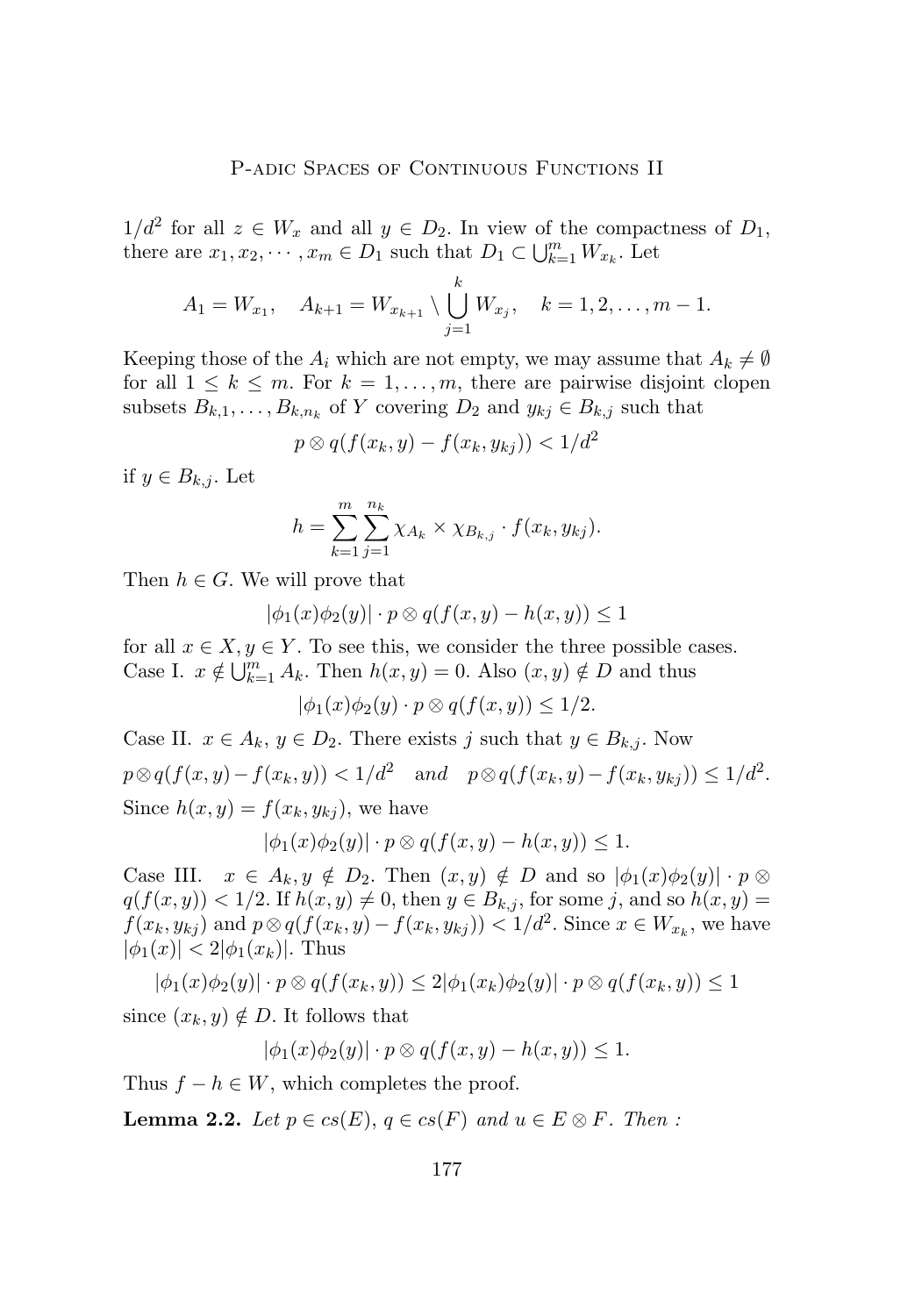(1) If 
$$
u = \sum_{i=1}^{n} x_i \otimes y_i = \sum_{j=1}^{m} a_j \otimes b_j
$$
, then for all  $x' \in E'$ , we have  

$$
\sum_{i=1}^{n} x'(x_i) y_i = \sum_{j=1}^{m} x'(a_j) b_j.
$$

(2) If p is polar, then, for any  $u = \sum_{i=1}^{n} x_i \otimes y_i$ , we have

$$
p \otimes q(u) = \sup \{q(\sum_{i=1}^{n} x'(x_i)y_i) : x' \in E', |x'| \leq p\}.
$$

*Proof:* (1). Let  $h \in F^*$  and consider the bilinear map

 $\omega: E \times F \to \mathbb{K}, \quad \omega(x, y) = x'(x)h(y).$ 

Let  $\hat{\omega}$  :  $E \otimes F \to \mathbb{K}$  be the corresponding linear map. Then

$$
\sum_{i=1}^n x'(x_i)h(y_i) = \hat{\omega}\left(\sum_{i=1}^n x_i \otimes y_i\right) = \hat{\omega}\left(\sum_{j=1}^m a_j \otimes b_j\right) = \sum_{j=1}^m x'(a_j)h(b_j).
$$

Since this holds for all  $h \in F^*$ , (1) follows.

(2). Let  $d = \sup_{|x'| \leq p} q(\sum_{i=1}^n x'(x_i)y_i)$ . For any representation

$$
u = \sum_{j=1}^{m} a_j \otimes b_j
$$

of u and any  $x' \in E'$ , with  $|x'| \leq p$ , we have

$$
q\left(\sum_{j=1}^m x'(a_j)b_j\right) \le \sup_j |x'(a_j)|q(b_j) \le \sup_j p(a_j)q(b_j)
$$

and so  $d \leq sup_j p(a_j)q(b_j)$ , which proves that  $d \leq p \otimes q(u)$ . On the other hand, let  $u = \sum_{i=1}^{n} x_i \otimes y_i$  and let G be the space spanned by the the set  $\{y_1, \ldots, y_n\}$ . Given  $0 < t < 1$ , there exists a basis  $\{w_1, \ldots, w_m\}$  of G which is t-orthogonal with respect to the seminorm  $q$ . We may write  $u$  in the form  $u = \sum_{k=1}^{m} z_k \otimes w_k$ . For  $x' \in E', |x'| \leq p$ , we have

$$
q\left(\sum_{k=1}^m x'(z_k)w_k\right) \ge t \cdot \max_{1 \le k \le m} |x'(z_k)| q(w_k),
$$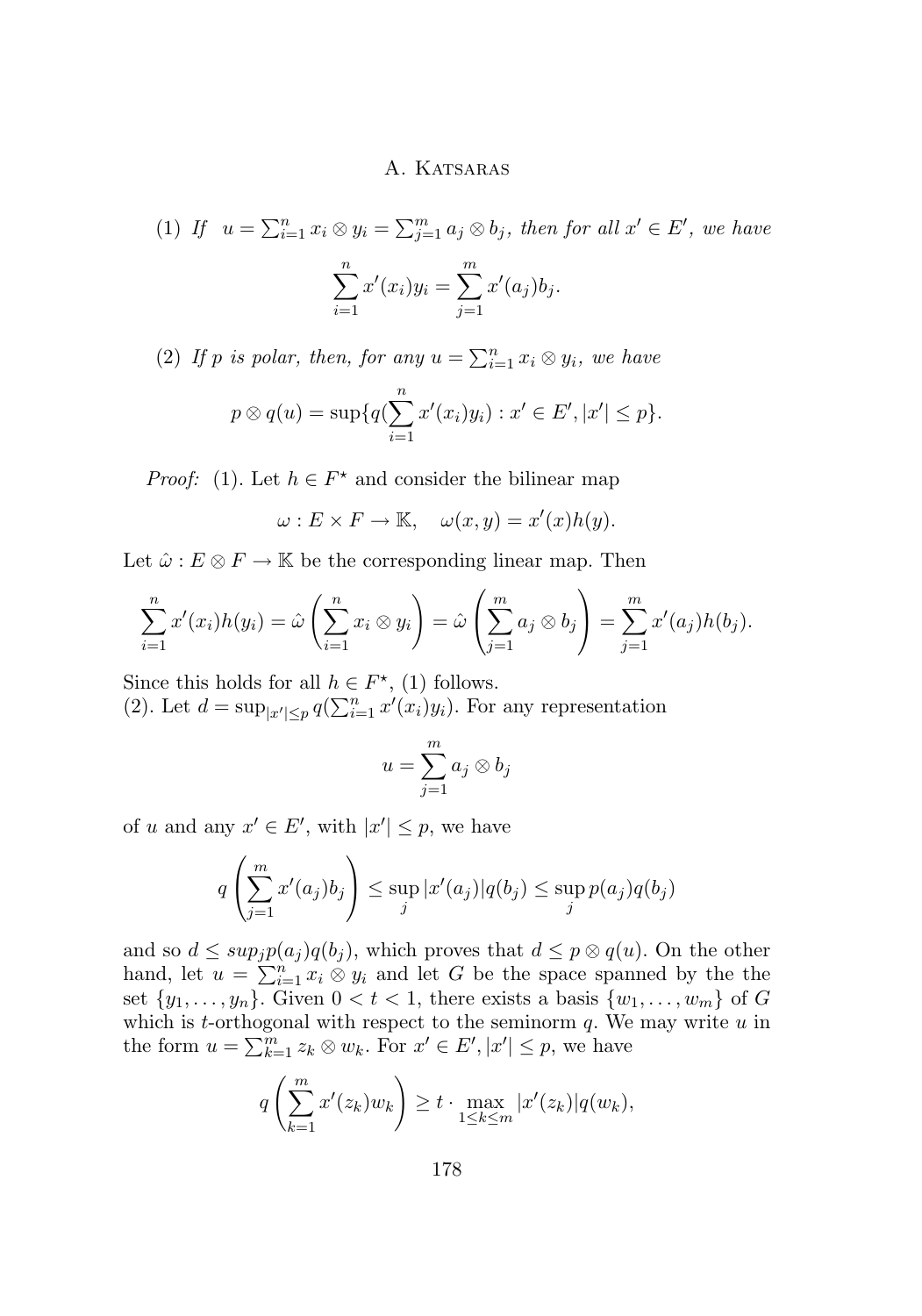and so

$$
\sup_{|x'| \le p} q\left(\sum_{k=1}^m x'(z_k)w_k\right) \ge t \cdot \sup_{|x'| \le p} \max_{k} |x'(z_k)| q(w_k)
$$

$$
= t \cdot \max_{k} \left[\sup_{|x'| \le p} |x'(z_k)|\right] q(w_k)
$$

$$
= t \cdot \max_{k} p(z_k) q(w_k) \ge t \cdot p \otimes q(u).
$$

Since  $0 < t < 1$  was arbitrary, we get that  $d \geq p \otimes q(u)$  and so  $d = p \otimes q(u)$ .

**Lemma 2.3.** *If*  $p \in cs(E)$  *is polar and*  $\phi \in B_{ou}(X)$ *, then*  $p_{\phi}$  *is a polar continuous seminorm on*  $(C_b(X, E), \beta_o)$ .

*Proof* Let  $p_{\phi}(f) > \theta > 0$ . There exists  $x \in X$  such that  $|\phi(x)|p(f(x)) >$ θ and so  $p(f(x)) > \alpha = \theta/|\phi(x)|$ . Since p is polar, there exists  $x' \in$  $E', |x'| \leq p$ , such that  $|x'(f(x))| > \alpha$ . Let

$$
v: C_b(X, E) \to \mathbb{K}, \quad v(g) = \phi(x)x'(g(x)).
$$

Then v is linear and  $|v| \leq p_{\phi}$ . Moreover,  $|v(f)| > \theta$ , which proves that  $p_{\phi}$ is polar.

**Theorem 2.4.** *If* E *is polar, then there exists a linear homeomorphism*

$$
\omega : (C_b(X, E), \beta_o) \otimes (C_b(Y, F), \beta_o) \to (C_b(X \times Y, E \otimes F), \beta_o)
$$

*onto a*  $\beta_o$ -dense subspace of  $C_b(X \times Y, E \otimes F)$ . Moreover  $\omega(f \otimes g) = f \odot g$ *for all*  $f \in C_b(X, E)$ ,  $g \in C_b(Y, F)$ *.* 

*Proof:* Let

$$
G = (C_b(X, E), \beta_o) \otimes (C_b(Y, F), \beta_o).
$$

The bilinear map

$$
T: (C_b(X, E), \beta_o) \times (C_b(Y, F), \beta_o) \to (C_b(X \times Y, E \otimes F), \beta_o),
$$

 $T(f,g) = f \odot g$ , is continuous. Indeed, let  $p \in cs(E)$  be polar,  $q \in$  $cs(F), \phi_1 \in B_{ou}(X), \phi_2 \in B_{ou}(Y), \phi = \phi_1 \times \phi_2.$  Then

$$
(p \otimes q)_{\phi}(f \odot g) = \sup_{x,y} |\phi_1(x)\phi_2(y)|p \otimes q((f(x) \otimes g(y)))
$$
  
= 
$$
\sup_{x,y} |\phi(x,y)|p(f(x))q(g(y)) = p_{\phi_1}(f)q_{\phi_2}(g),
$$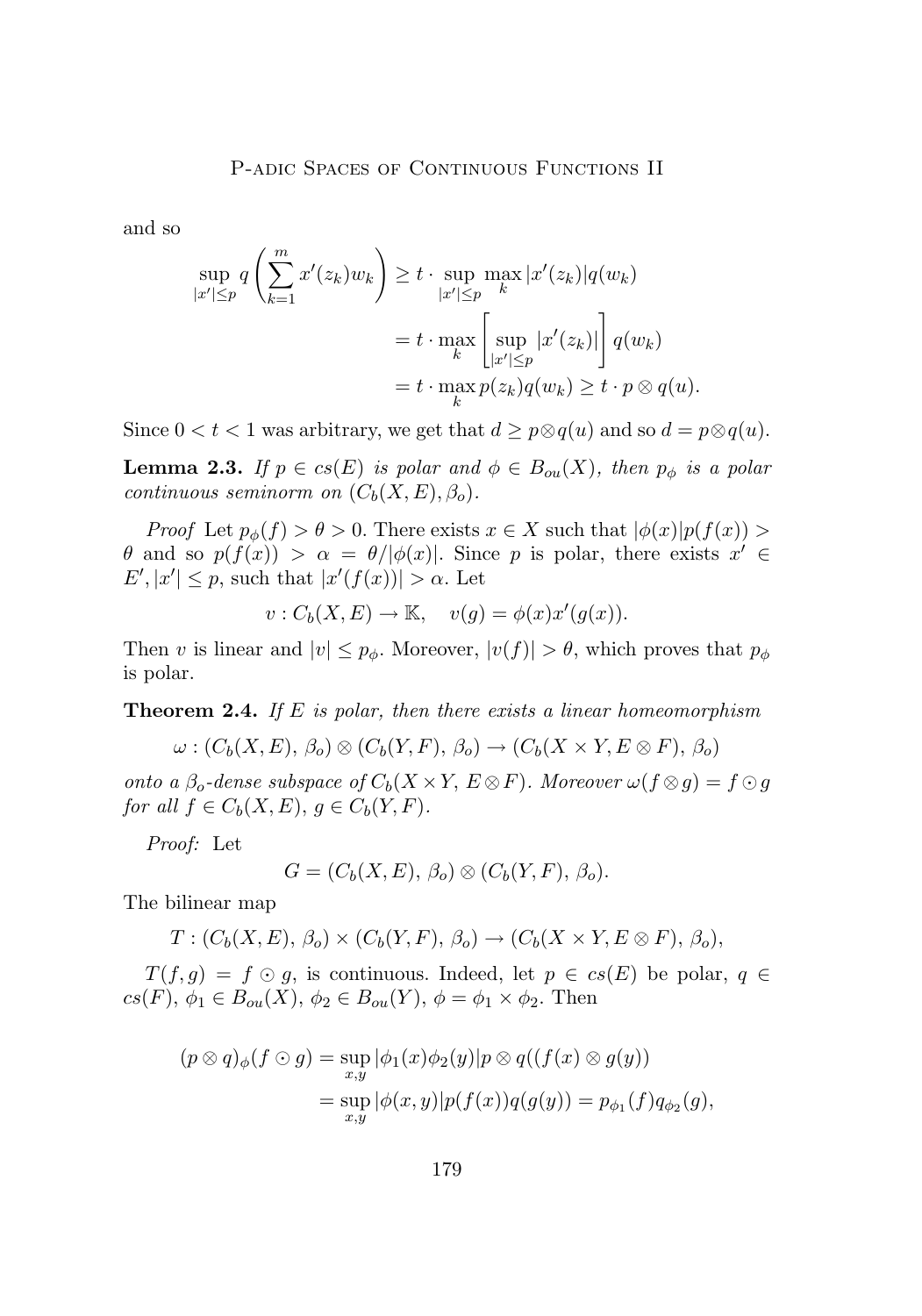and hence  $T$  is continuous. Let

$$
\omega: G \to (C_b(X \times Y, E \otimes F), \beta_o)
$$

be the corresponding continuous linear map. **Claim.** For each  $u \in G$ , we have

$$
(p\otimes q)_\phi(\omega(u))=p_{\phi_1}\otimes q_{\phi_2}(u).
$$

Indeed, if  $u = \sum_{k=1}^n f_k \otimes g_k$ , then

$$
|\phi_1(x)\phi_2(y)| \cdot p \otimes q(\omega(u)(x, y)) = |\phi_1(x)\phi_2(y)| \cdot p \otimes q\left(\sum_{k=1}^n f_k(x) \otimes g_k(y)\right)
$$
  

$$
\leq |\phi_1(x)\phi_2(y)| \cdot \max_k p(f_k(x))q(g_k(y))
$$
  

$$
\leq \max_k p_{\phi_1}(f_k)q_{\phi_2}(g_k).
$$

Thus

$$
(p \otimes q)_{\phi}(\omega(u)) \leq \max_{k} p_{\phi_1}(f_k) q_{\phi_2}(g_k),
$$

which proves that

$$
(p \otimes q)_{\phi}(\omega(u)) \leq p_{\phi_1} \otimes q_{\phi_2}(u).
$$

 $\sum$ On the other hand, given  $0 < t < 1$ , there exists a representation  $u = \sum_{k=1}^{n} f_k \otimes g_k$  of u such that the set  $\{g_1, \ldots, g_n\}$  is t-orthogonal with respect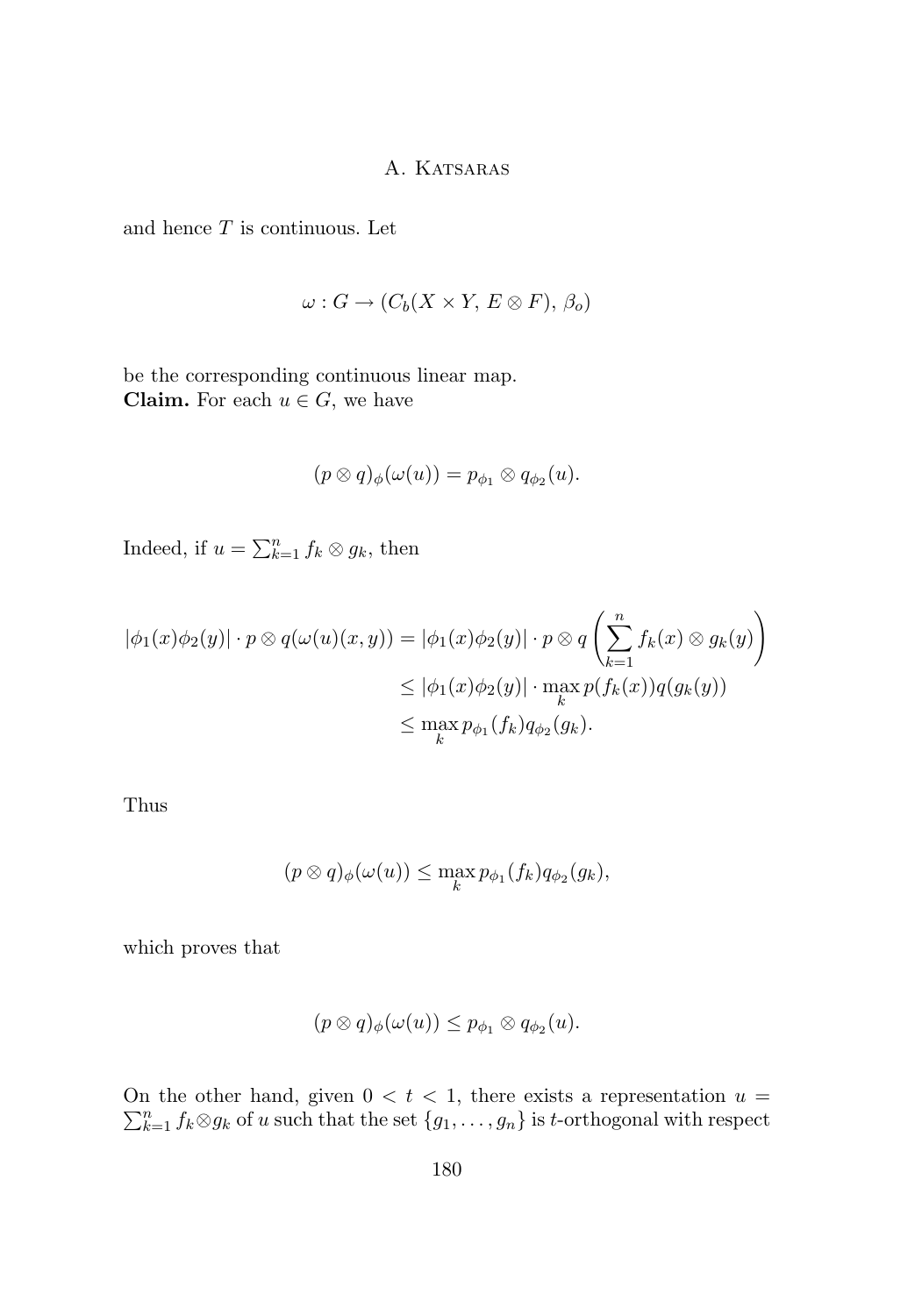to the seminorm  $q_{\phi_2}$ . Now

$$
(p \otimes q)_{\phi}(\omega(u)) = \sup_{x,y} |\phi_1(x)\phi_2(y)|p \otimes q\left(\sum_{k=1}^n f_k(x)g_k(y)\right)
$$
  
\n
$$
= \sup_{x,y} \left[ |\phi_1(x)\phi_2(y)| \cdot \sup\{q\left(\sum_{k=1}^n x'(f_k(x))g_k(y)\right) : |x'| \le p\}\right]
$$
  
\n
$$
= \sup_x \left[ |\phi_1(x)| \cdot \sup_{|x'| \le p} \left\{ \sup_y |\phi_2(y)| \cdot q(\sum_{k=1}^n x'(f_k(x))g_k(y)) \right\} \right]
$$
  
\n
$$
= \sup_x \left[ |\phi_1(x)| \cdot \sup_{|x'| \le p} q_{\phi_2} \left(\sum_{k=1}^n x'(f_k(x))g_k\right) \right]
$$
  
\n
$$
\ge t \cdot \sup_x \left[ |\phi_1(x)| \cdot \sup_{|x'| \le p} \max_{k} |x'(f_k(x))| \cdot q_{\phi_2}(g_k) \right]
$$
  
\n
$$
= t \cdot \sup_x \left[ |\phi_1(x)| \cdot \left( \max_k p(f_k(x)) q_{\phi_2}(g_k) \right) \right]
$$
  
\n
$$
= t \cdot \max_k p_{\phi_1}(f_k) q_{\phi_2}(g_k) \ge t \cdot p_{\phi_1} \otimes q_{\phi_2}(u).
$$

Since  $0 < t < 1$  was arbitrary, we get that  $(p \otimes q)_{\phi}(\omega(u)) \geq p_{\phi_1} \otimes q_{\phi_2}(u)$ and the claim follows.

It is now clear that  $\omega$  is one-to-one and, for  $M = \omega(G)$ , the map  $\omega$ :  $G \to (M, \beta_o)$  is a homeomophism. Since, for  $A \in K(X)$ ,  $B \in K(Y)$ ,  $a \in$  $E, b \in F$ , we have that  $(\chi_{A}a) \odot (\chi_{B}b) \in M$ , it follows that M is  $\beta_{o}$ -dense in  $(C_b(X \times Y, E \otimes F), \beta_o)$  in view of Theorem 2.1. This completes the proof.

For  $x' \in E'$  and  $y' \in F'$ , we denote by  $x' \otimes y'$  the unique element of  $(E \otimes F)'$  defined by

$$
x' \otimes y'(s_1 \otimes s_2) = x'(s_1)y'(s_2).
$$

**Theorem 2.5.** *Assume that* E *is polar and let*  $m_1 \in M_t(X, E')$ ,  $m_2 \in$  $M_t(Y, F')$ . Then there exists a unique  $\bar{m} \in M_t(X \times Y, (E \otimes F)')$  such that

$$
\bar{m}(A \times B) = m_1(A) \otimes m_2(B)
$$

*for*  $A \in K(X)$ ,  $B \in K(Y)$ . *Moreover, for*  $g \in C_b(X, E)$ ,  $f \in C_b(Y, F)$ ,  $h =$  $g \odot f$ , we have

$$
\int h \, d\bar{m} = \left( \int g \, dm_1 \right) \cdot \left( \int f \, dm_2 \right).
$$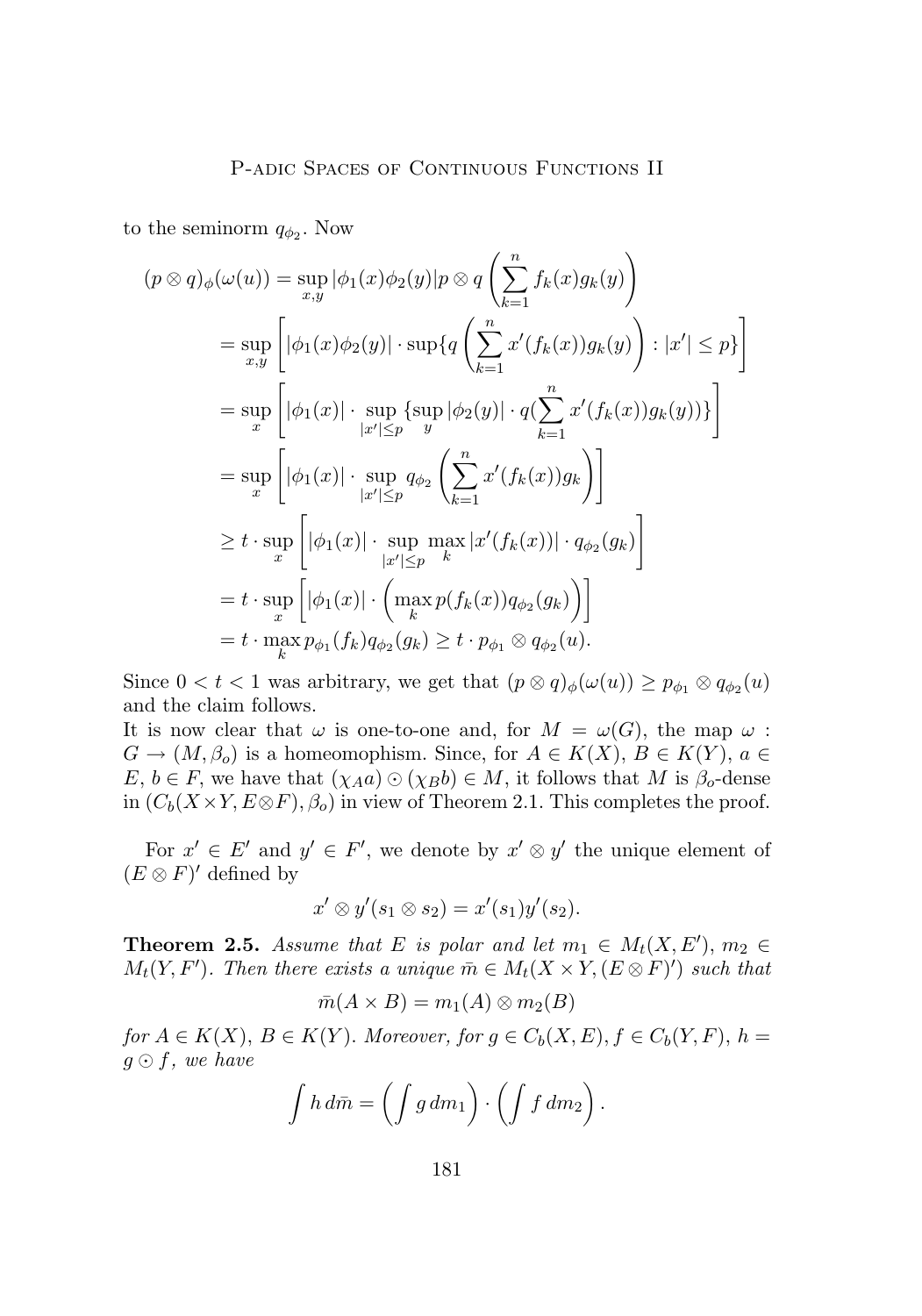*Proof:* Since  $m_1$  is  $\beta_o$ -continuous on  $C_b(X, E)$ , there exist  $\phi_1 \in B_{ou}(X)$ and a polar continuous seminorm p on E such that  $| \int g dm_1 | \leq p_{\phi_1}(g)$  for all  $g \in C_b(X, E)$ . Similarly, there exist  $\phi_2 \in B_{ou}(Y)$  and  $q \in cs(F)$  such that  $| \int f dm_2 | \leq q_{\phi_2}(f)$  for all  $f \in C_b(Y, F)$ . Consider the bilinear map

$$
T: (C_b(X, E), \beta_o) \times (C_b(Y, F), \beta_o) \to \mathbb{K},
$$
  

$$
T(g, f) = \left( \int g \, dm_1 \right) \cdot \left( \int f \, dm_2 \right).
$$

Then T is continuous since  $|T(g, f)| \leq p_{\phi_1}(g) \cdot q_{\phi_2}(f)$ . Hence the corresponding linear map

$$
\psi: G = (C_b(X, E), \beta_o) \otimes (C_b(Y, F), \beta_o) \to \mathbb{K}
$$

is continuous. Let  $\omega$  be as in the preceding Theorem and  $M = \omega(G)$ . The linear map

$$
v:(M,\beta_o)\to\mathbb{K},\quad v=\psi\circ\omega^{-1},
$$

is continuous. Since M is  $\beta_o$ -dense in  $C_b(X \times Y, E \otimes F)$ , there exists a unique  $\beta_o$ -continuous linear extension  $\tilde{v}$  of v to all of  $C_b(X \times Y, E \otimes F)$ . Let

$$
\bar{m} \in M_t(X \times Y, (E \otimes F)')
$$

be such that  $\tilde{v}(h) = \int h \, d\bar{m}$  for all  $h \in C_b(X \times Y, E \otimes F)$ . Taking

$$
h=(\chi_A s_1)\odot(\chi_B s_2)=\chi_{A\times B}s_1\otimes s_2,
$$

where  $A \in K(X)$ ,  $B \in K(Y)$ ,  $s_1 \in E$ ,  $s_2 \in F$ , we get that

$$
\overline{m}(A \times B)(s_1 \otimes s_2) = \int h \, d\overline{m} = \psi((\chi_A s_1) \otimes (\chi_B s_2))
$$

$$
= (m_1(A)s_1) \otimes (m_2(B)s_2))
$$

$$
= [m_1(A) \otimes m_2(B)](s_1 \otimes s_2).
$$

Thus  $\bar{m}(A \times B) = m_1(A) \otimes m_2(B)$ . If  $g \in C_b(X, E), f \in C_b(Y, F)$  and  $h = g \odot f$ , then

$$
\int h \, d\bar{m} = \tilde{v}(h) = \psi(g \otimes f) = \left(\int g \, dm_1\right) \cdot \left(\int f \, dm_2\right).
$$

Finally, let  $\mu \in M_t(X \times Y, (E \otimes F)')$  be such that  $\mu(A \times B) = m_1(A) \otimes$  $m_2(B)$  for all  $A \in K(X)$ ,  $B \in K(Y)$ . The map

$$
v_1: C_b(X \times Y, E \otimes F) \to \mathbb{K}, \quad v_1(h) = \int h \, d\mu,
$$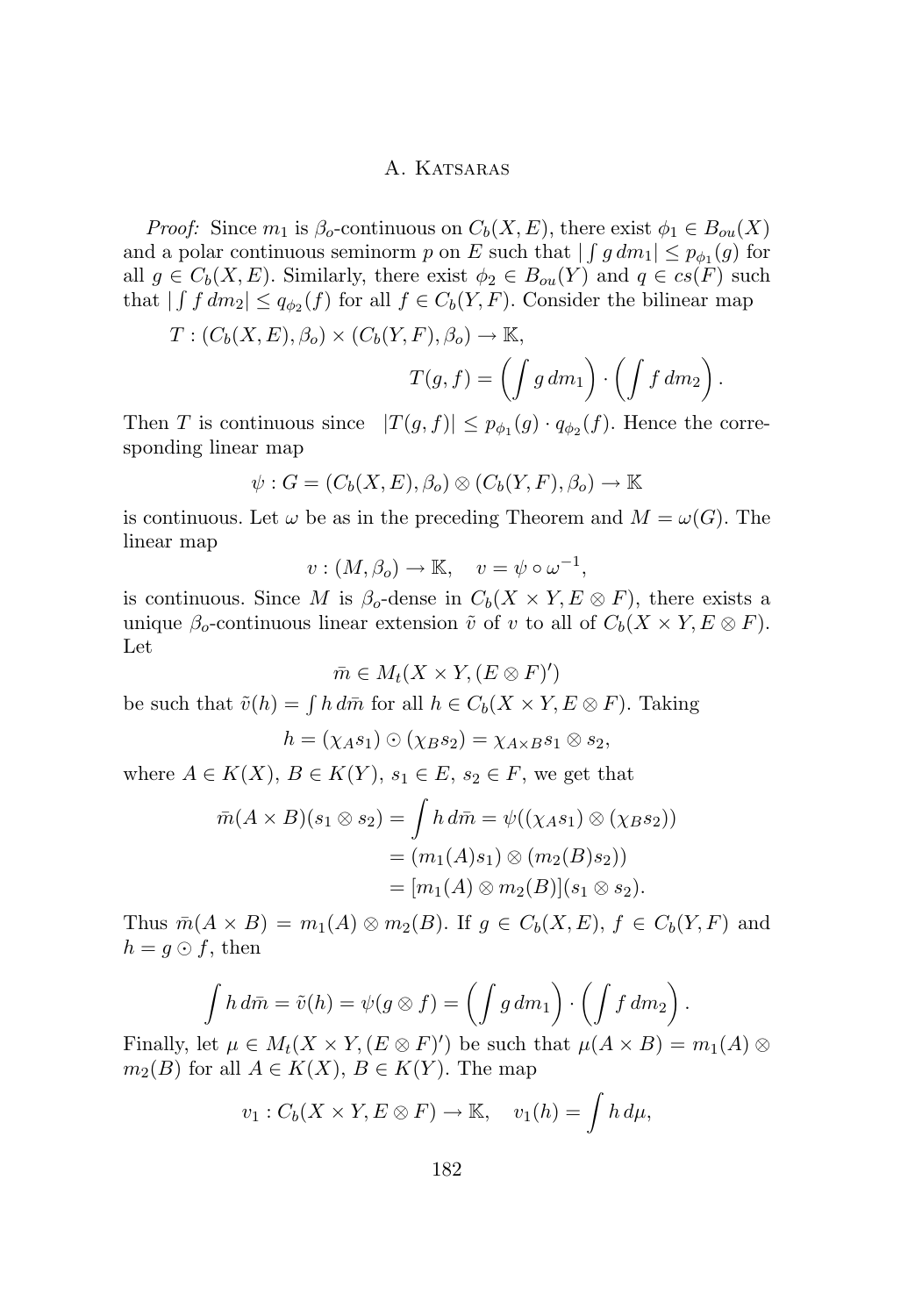is  $\beta_o$ -continuous. Taking

$$
h = (\chi_A s_1) \odot (\chi_B s_2) = \chi_{A \times B} s_1 \otimes s_2),
$$

where  $A \in K(X)$ ,  $B \in K(Y)$ ,  $s_1 \in E$ ,  $s_2 \in F$ , we have that  $v_1(h) = \tilde{v}(h)$ . In view of Theorem 2.1, we see that  $v_1 = \tilde{v}$  on a  $\beta_o$ -dense subspace of  $C_b(X \times Y, E \otimes F)$  and hence  $v_1 = \tilde{v}$ , which implies that  $\bar{m} = \mu$ . This completes the proof.

**Definition 2.6.** If  $m_1, m_2, \bar{m}$  are as in the preceding Theorem, we will call  $\bar{m}$  the tensor product of  $m_1, m_2$  and denote it by  $m_1 \otimes m_2$ .

**Theorem 2.7.** *Assume that* E *is polar and let*  $m_1 \in M_{t,p}(X, E'), m_2 \in$  $M_{t,q}(Y, F')$ . Suppose that p is polar. Then

- (1)  $\bar{m} = m_1 \otimes m_2 \in M_{t,p\otimes q}(X \times Y, (E \otimes F)')$  and  $\|\bar{m}\|_{p\otimes q} = \|m_1\|_p \|m_2\|_q.$
- (2) If  $\phi_1 \in B_{ou}(X)$ ,  $\phi_2 \in B_{ou}(Y)$  are such that  $| \int g dm_1 | \leq p_{\phi_1}(g)$ ,  $for \ all \ g \in C_b(X, E)$ , and  $| \int f dm_2 | \leq p_{\phi_2}(f)$ ,  $for \ all \ f \in C_b(Y, F)$ , *then for*  $\phi = \phi_1 \times \phi_2$ *, we have*

$$
\left| \int h \, d\bar{m} \right| \leq (p \otimes q)_{\phi}(h), \quad \text{for all} \quad h \in C_b(X \times Y, E \otimes F).
$$

*Proof:* Let  $\phi_1$  and  $\phi_2$  be as in the Theorem. For  $g \in C_b(X, E)$ ,  $f \in$  $C_b(Y, F)$  and  $h = g \odot f$ , we have

$$
\left| \int h \, d\bar{m} \right| = \left| \left( \int g \, dm_1 \right) \cdot \left( \int f \, dm_2 \right) \right| \leq p_{\phi_1}(g) q_{\phi_2}(f).
$$

It is easy to see that  $\|\phi h\|_{p\otimes q} = \|\phi_1 g\|_p \cdot \|\phi_2 f\|_q$ . Thus

$$
\left|\int h\,d\bar{m}\right| \leq \|\phi h\|_{p\otimes q}.
$$

Since both maps  $h \mapsto (p \otimes q)_{\phi}(h)$  and  $h \mapsto \int h \bar{m}$  are  $\beta_o$ -contiuous and M is  $\beta_o$ -dense, it follows that

$$
\left|\int h\,d\bar{m}\right| \leq \|\phi h\|_{p\otimes q}.
$$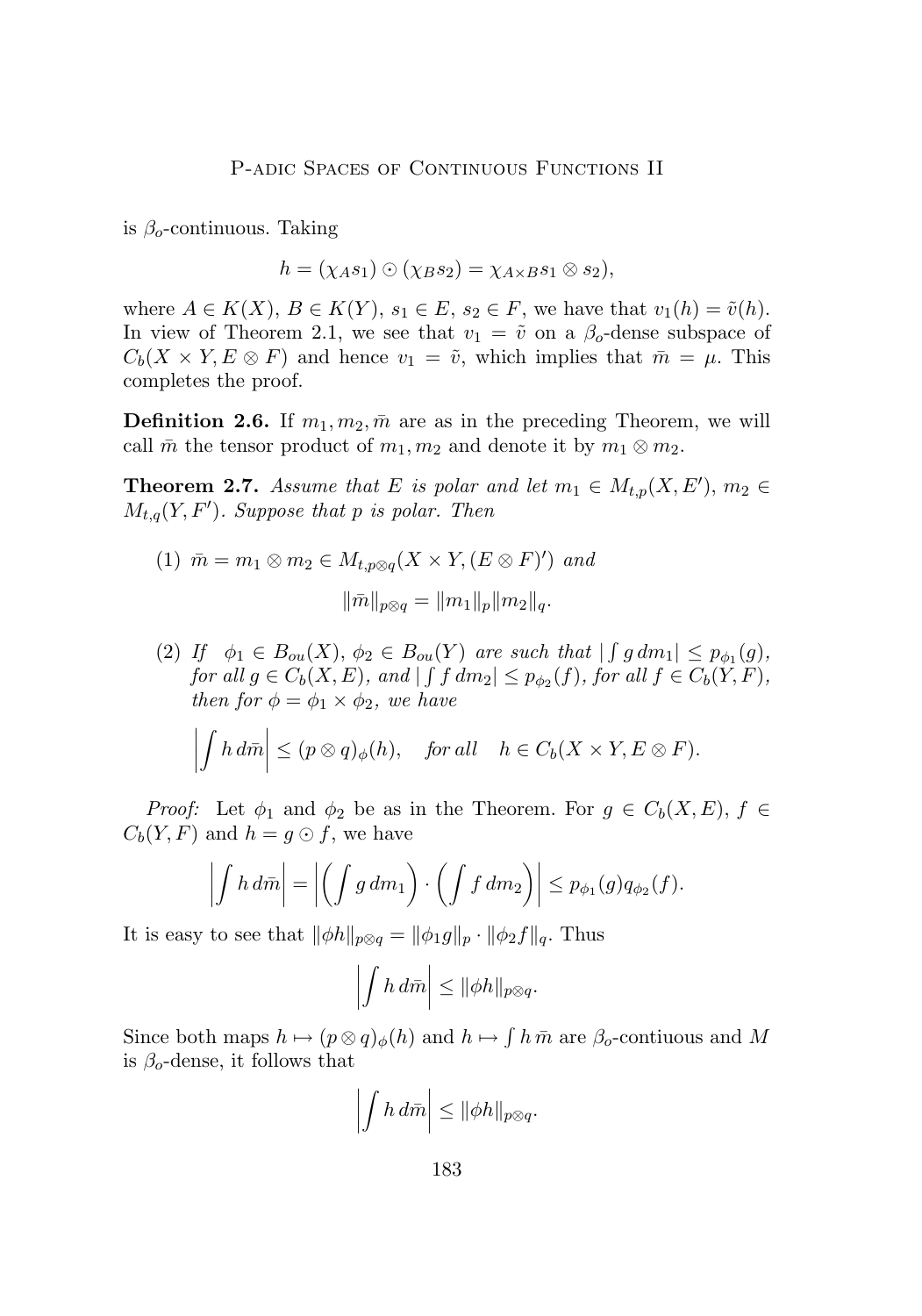for all  $h \in C_b(X \times Y, E \otimes F)$ . Hence  $\overline{m} \in M_{t,p \otimes q}(X \times Y, (E \otimes F)')$ . For  $g \in C_b(X, E), f \in C_b(Y, F), h = g \odot f$ , we have

$$
\left| \int h \, d\bar{m} \right| = \left| \left( \int g \, dm_1 \right) \cdot \left( \int f \, dm_2 \right) \right| \leq \|m_1\|_p \cdot \|g\|_p \cdot \|m_2\|_q \cdot \|f\|_q
$$

$$
= \left[ \|m_1\|_p \cdot \|m_2\|_q \right] \cdot \left[ \|h\|_{p\otimes q} \right].
$$

Thus  $\|\bar{m}\|_{p\otimes q} \leq \|m_1\|_p \cdot \|m_2\|_q = d$ . If  $d > 0$  and  $0 < \epsilon_1 < \|m_1\|_p$ ,  $0 <$  $\epsilon_2 < ||m_2||_q$ , then there are  $A \in K(X)$ ,  $B \in K(Y)$ ,  $s_1 \in E$ ,  $s_2 \in F$ , such that

$$
\frac{|m_1(A)s_1|}{p(s_1)} > ||m_1||_p - \epsilon_1, \quad \frac{|m_2(B)s_2|}{q(s_2)} > ||m_2||_q - \epsilon_2.
$$

Now

$$
\|\bar{m}\|_{p\otimes q} \ge \frac{|\bar{m}(A \times B)s_1 \otimes s_2|}{p \otimes q(s_1 \otimes s_2)} > (\|m_1\|_p - \epsilon_1) \cdot (\|m_2\|_q - \epsilon_2).
$$

Taking  $\epsilon_1 \to 0$ ,  $\epsilon_2 \to 0$ , we get  $\|\bar{m}\|_{p\otimes q} \ge \|m_1\|_p \cdot \|m_2\|_q$ , which completes the proof.

**Lemma 2.8.** *Let*  $m \in M_p(X, E'), V \in K(X)$  *and* 

$$
\alpha = \sup\{|m(A)s| : A \in K(X), A \subset V, p(s) \le 1\}.
$$

*Then*

- (1) *for any*  $\lambda \in \mathbb{K}$ *, with*  $|\lambda| > 1$ *, we have*  $\alpha \leq m_p(V) \leq |\lambda| \alpha$ *.*
- (2) *If the valuation of* K *is dense or if it is discrete and*  $p(E) \subset |\mathbb{K}|$ , *then*  $m_p(V) = \alpha$ .

*Proof:* (1). If  $p(s) \leq 1$  and  $A \in K(X)$ ,  $A \subset V$ , then  $|m(A)s| \leq$  $m_p(V) \cdot p(s) \leq m_p(V)$  and so  $\alpha \leq m_p(V)$ . On the other hand, if  $p(s) > 0$ , then there exists  $\gamma \in \mathbb{K}$  with  $|\gamma| \leq p(s) \leq |\gamma \lambda|$ . Now, for  $A \subset V$ , we have

$$
\alpha \ge |m(A)(\gamma^{-1}\lambda^{-1}s)| \ge |\lambda^{-1}| \cdot \frac{|m(A)s|}{p(s)}.
$$

It follows that  $\alpha |\lambda| \geq m_p(V)$ .

(2). It is clear from (1) that  $\alpha = m_p(V)$  if the valuation is dense. Suppose that the valuation is discrete and  $p(E) \subset |\mathbb{K}|$ . If  $p(s) > 0$ , then there exists  $\gamma \in \mathbb{K}$ , with  $p(s) = |\gamma|$ . For  $A \subset V$ , we have  $\frac{|m(A)s|}{p(s)} = |m(A)(\gamma^{-1}s)| \leq \alpha$ and so  $m_p(V) \leq \alpha$ , which completes the proof.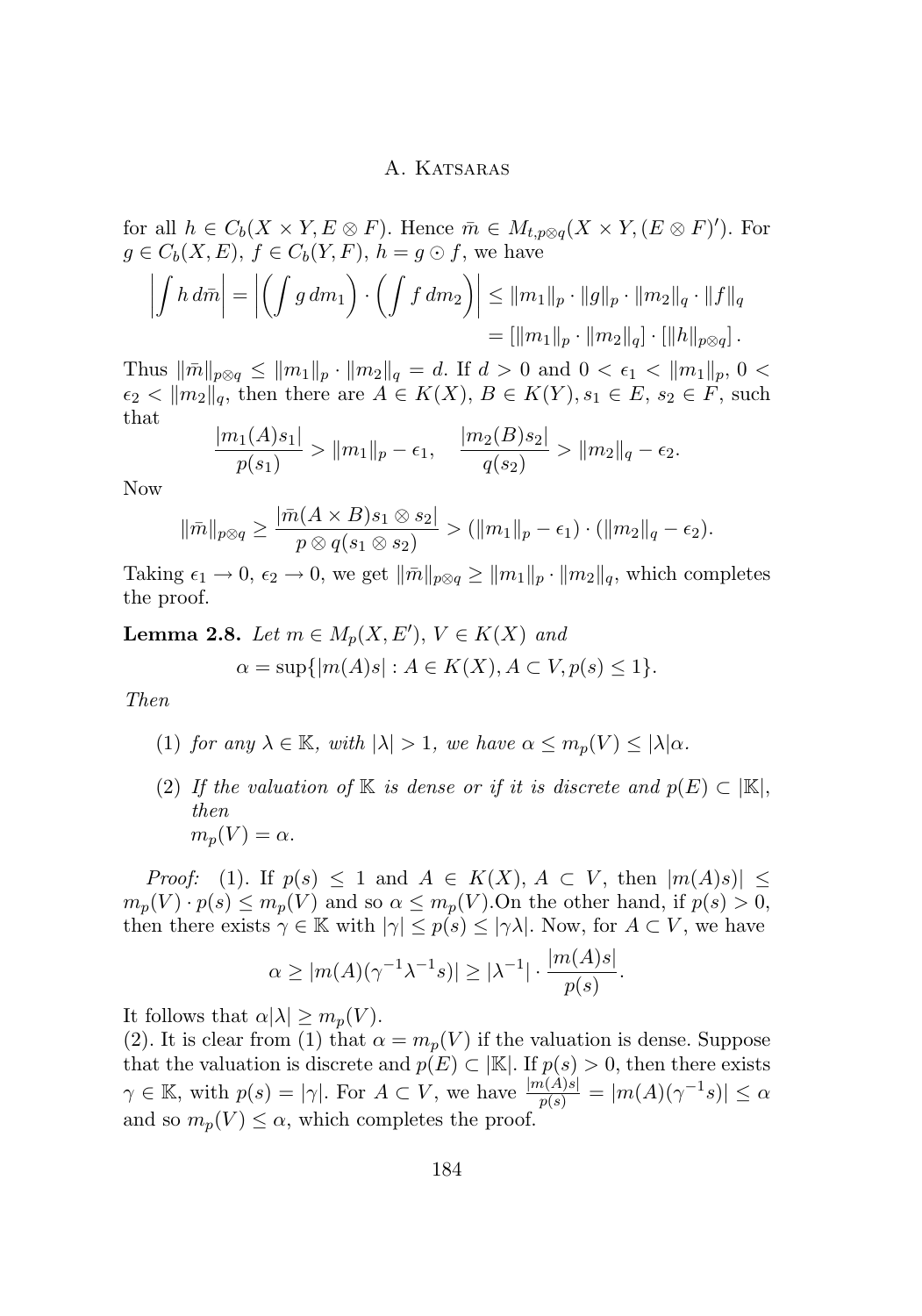**Theorem 2.9.** *Assume that* E *is polar and let*  $p \in cs(E)$  *be polar,*  $q \in$  $cs(F)$ *.* If  $m_1 \in M_{t,p}(X, E'), m_2 \in M_{t,q}(Y, F')$  and  $\bar{m} = m_1 \otimes m_2$ , then, *for*  $|\lambda| > 1$ *, we have* 

 $N_{m_1,p}(x) \cdot N_{m_2,q}(y) \leq N_{\bar{m},p \otimes q}(x,y) \leq |\lambda| N_{m_1,p}(x) \cdot N_{m_2,q}(y).$ 

*If the valuation of* K *is dense or if it is discrete and*  $q(F) \subset |\mathbb{K}|$ *, then* 

$$
N_{m_1,p}(x) \cdot N_{m_2,q}(y) = N_{\bar{m},p \otimes q}(x,y)
$$

*Proof:* Let Z be a clopen neighborhood of  $(x, y)$ . There are  $A \in$  $K(X), B \in K(Y)$  such that  $(x, y) \in A \times B \subset Z$ . For  $s_1 \in E$ ,  $s_2 \in$  $F, s = s_1 \otimes s_2$ , with  $p(s_1) \leq 1, q(s_2) \leq 1$ , we have

$$
\sup_{A_1 \subset A, B_1 \subset B} \frac{|m_1(A_1)s_1| \cdot |m_2(B_1)s_2|}{p \otimes q(s)} \le |\bar{m}|_{p \otimes q}(Z)
$$

and so

$$
N_{m_1,p}(x) \cdot N_{m_2,q}(y) \le |m_1|_p(A) \cdot |m_2|_q(B) \le |\bar{m}|_{p\otimes q}(Z).
$$

Hence

$$
N_{m_1,p}(x) \cdot N_{m_2,q}(y) \leq N_{\bar{m},p \otimes q}(x,y).
$$

On the other hand, let  $N_{m_1,p}(x) \cdot N_{m_2,q}(y) < \theta$ . There are clopen sets  $V_1, V_2,$ 

$$
x \in V_1, y \in V_2, |m_1|_p(V_1) \cdot |m_2|_q(V_2) < \theta
$$
. Let

$$
d = \sup\{|\bar{m}(D)u| : D \subset V_1 \times V_2, \ p \otimes q(u) \le 1\}.
$$

Let  $u \in E \otimes F$  with  $p \otimes q(u) \leq 1$ . Given  $0 < t < 1$ , there exists a representation  $u = \sum_{j=1}^{N} s_j \otimes a_j$  of u such that the set  $\{a_1, \ldots, a_N\}$  is t-orthogonal with respect to the seminorm  $q$ . Now

$$
1 \ge p \otimes q(u) = \sup_{|x'| \le p} q\left(\sum_{j=1}^N x'(s_j) a_j\right)
$$
  
 
$$
\ge t \cdot \sup_{|x'| \le p} \max_{j} |x'(s_j)| q(a_j)
$$
  
 
$$
= t \cdot \max_{j} p(s_j) q(a_j).
$$

Let  $0 < \epsilon < \theta$ . There exists a compact subset G of  $X \times Y$  such that  $|\bar{m}|_{p\otimes q}(W) < \epsilon$  if the clopen set W is disjoint from G. Let D be a clopen subset of  $V_1 \times V_2$ . For each  $z = (a, b) \in G \cap D$ , there are clopen neighborhoods  $W_z$ ,  $M_z$  of a, b, respectively, with  $(a, b) \in W_z \times M_z \subset D$ .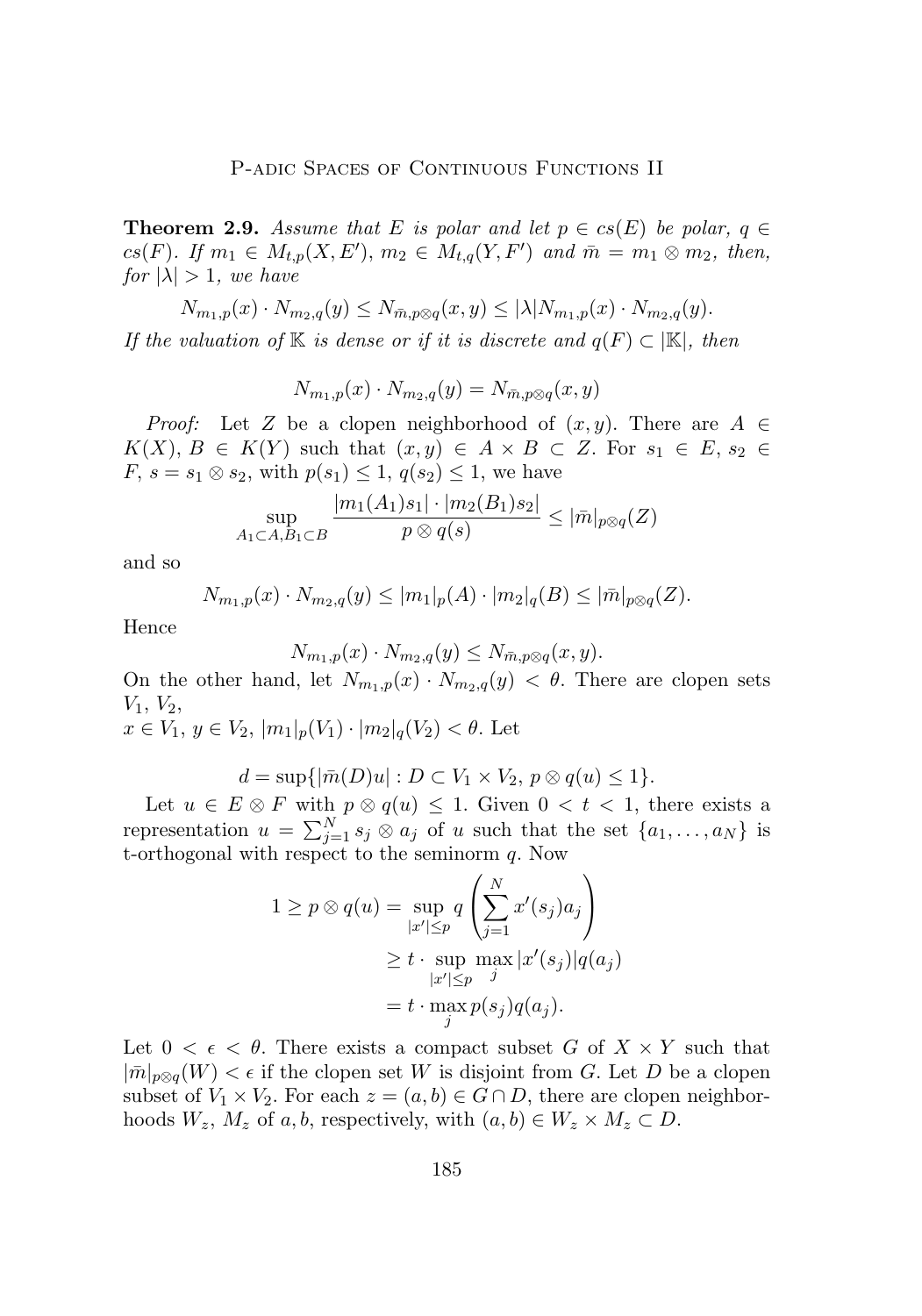In view of the compactness of  $G \cap D$ , there are  $z_i = (x_i, y_i) \in G \cap D$ ,  $i =$  $1, \ldots, n$ , such that

$$
G \cap D \subset D_1 = \bigcup_{i=1}^n W_{z_i} \times M_{z_i} \subset D.
$$

There are pairwise disjoint clopen rectangles  $A_j \times B_j$ ,  $j = 1, ..., k$ , such that

$$
D_1 = \bigcup_{j=1}^k A_j \times B_j.
$$

Now

$$
\bar{m}(D)s_i \otimes a_i = \bar{m}(D \setminus D_1)s_i \otimes a_i + \sum_{j=1}^k \bar{m}(A_j \times B_j)s_i \otimes a_i.
$$

Since  $D \setminus D_1$  is disjoint from G, it follows that

$$
|\bar{m}(D \setminus D_1)s_i \otimes a_i| \leq |\bar{m}|_{p\otimes q}(D \setminus D_1) \cdot p \otimes q(s_i \otimes a_i) \leq \epsilon/t < \theta/t.
$$

Also,

$$
|\bar{m}(A_j \times B_j)s_i \otimes a_i| = |m_1(A_j)s_i| \cdot |m_2(B_j)a_i|
$$
  
\n
$$
\leq |m_1|_p(V_1)p(s_i) \cdot |m_2|_q(V_2)q(a_i)
$$
  
\n
$$
\leq \frac{|m_1|_p(V_1) \cdot |m_2|_q(V_2)}{t} < \theta/t.
$$

Thus  $|\bar{m}(D)s_i \otimes a_i| < \theta/t$  and hence

$$
|\bar{m}(D)u| \leq \max_{i} |\bar{m}(D)s_i \otimes a_i| < \theta/t.
$$

This proves that  $d \leq \theta/t$  and so  $|\bar{m}|_{p\otimes q}(V_1 \times V_2) \leq |\lambda| \cdot \theta/t$ , which shows that  $N_{\bar{m},p\otimes q}(x,y) \leq |\lambda|\theta/t$ . Therefore

$$
N_{\bar{m},p\otimes q}(x,y) \le \frac{|\lambda|}{t} \cdot N_{m_1,p}(x) N_{m_2,q}(y).
$$

Since  $0 < t < 1$  was arbitrary, we get that

$$
N_{\bar{m},p\otimes q}(x,y) \leq |\lambda| \cdot N_{m_1,p}(x) N_{m_2,q}(y).
$$

If the valuation of K is dense or if it is discrete and  $q(F) \subset |\mathbb{K}|$ , then

$$
d = |\bar{m}|_{p \otimes q}(V_1 \times V_2) \le \theta/t
$$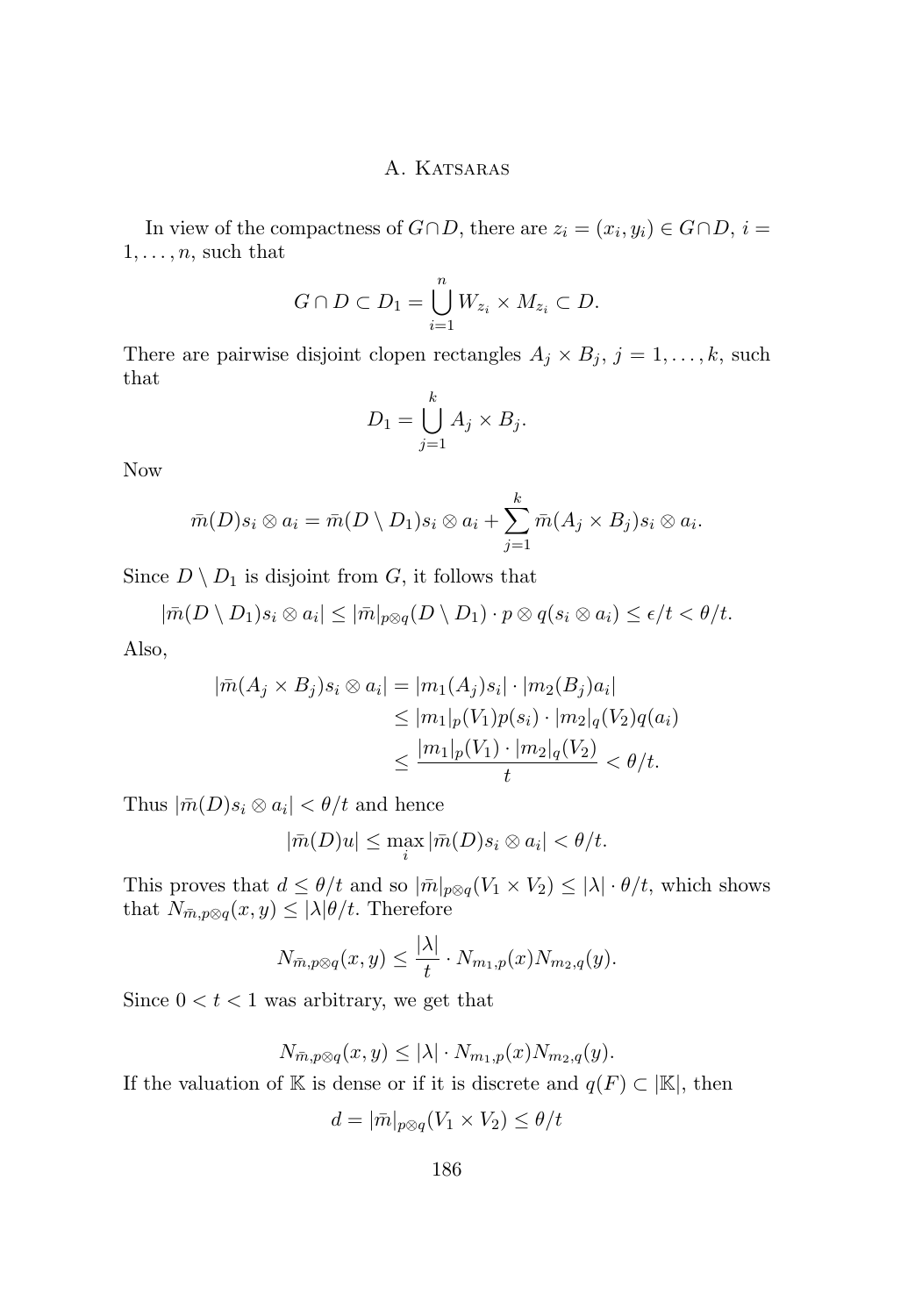<span id="page-19-0"></span>and hence  $N_{\bar{m},p\otimes q}(x,y) \leq \theta/t$ . Since  $0 < t < 1$  was arbitrary, we have that  $N_{\bar{m},p\otimes q}(x, y) \leq \theta$ , which shows that

$$
N_{\bar{m},p\otimes q}(x) \le N_{m_1,p}(x) \cdot N_{m_2,q}(y),
$$

and the result follows.

**Note 1.** *Assume that*  $\mathbb{K}$  *is discrete. If* p *is polar and*  $q(F) \subset \mathbb{K}$ , *then*  $p \otimes q(E \otimes F) \subset |\mathbb{K}|.$ 

This follows from the fact that, for  $u = \sum_{i=1}^{n} x_i \otimes y_i$ , we have

$$
p \otimes q(u) = \sup_{|x'| \leq p} q\left(\sum_{i=1}^n x'(x_i)y_i\right).
$$

We have the following easily established

**Theorem 2.10.** *Let*  $m_1, m_2, \bar{m}$  *be as in Theorem 2.9. If*  $V_1 \in K(X)$ ,  $V_2 \in$  $K(Y)$  and  $|\lambda| > 1$ , then

 $|m_1|_p(V_1) \cdot |m_2|_q(V_2) \leq |\bar{m}|_{p\otimes q}(V_1 \times V_2) \leq |\lambda| \cdot |m_1|_p(V_1) \cdot |m_2|_q(V_2).$ 

*If the valuation of* K *is dense or if it is discrete and*  $q(F) \subset |\mathbb{K}|$ , *then* 

$$
|m_1|_p(V_1) \cdot |m_2|_q(V_2) = |\bar{m}|_{p \otimes q}(V_1 \times V_2).
$$

**Theorem 2.11.** Let  $m_1$ ,  $m_2$ ,  $\bar{m}$  be as in Theorem 2.9. Then

$$
supp(\bar{m}) = supp(m_1) \times supp(m_2).
$$

*Proof:* Let  $A_1 = \{x \in X : N_{m_1,p}(x) \neq 0\}, A_2 = \{y \in Y : N_{m_2,q}(y) \neq 0\}$ 0, and  $A = \{(x, y) : N_{\bar{m}, p \otimes q}(x, y) \neq 0\}$ . Then  $A = A_1 \times A_2$ . The result now follows from [\[3,](#page-20-0) Thm. 2.1].

#### **References**

- [1] J. Aguayo, A. K. Katsaras, and S. Navarro, *On the dual space for the strict topology*  $\beta_1$  *and the space*  $M(X)$  *in function space*, Ultrametric functional analysis, Contemp. Math., vol. 384, Amer. Math. Soc., Providence, RI, 2005, pp. 15–37. MR MR2174775 (2006i:46105)
- [2] A. K. Katsaras, *On the strict topology in non-Archimedean spaces of continuous functions*, Glas. Mat. Ser. III **35(55)** (2000), no. 2, 283– 305. MR MR1812558 (2001m:46166)